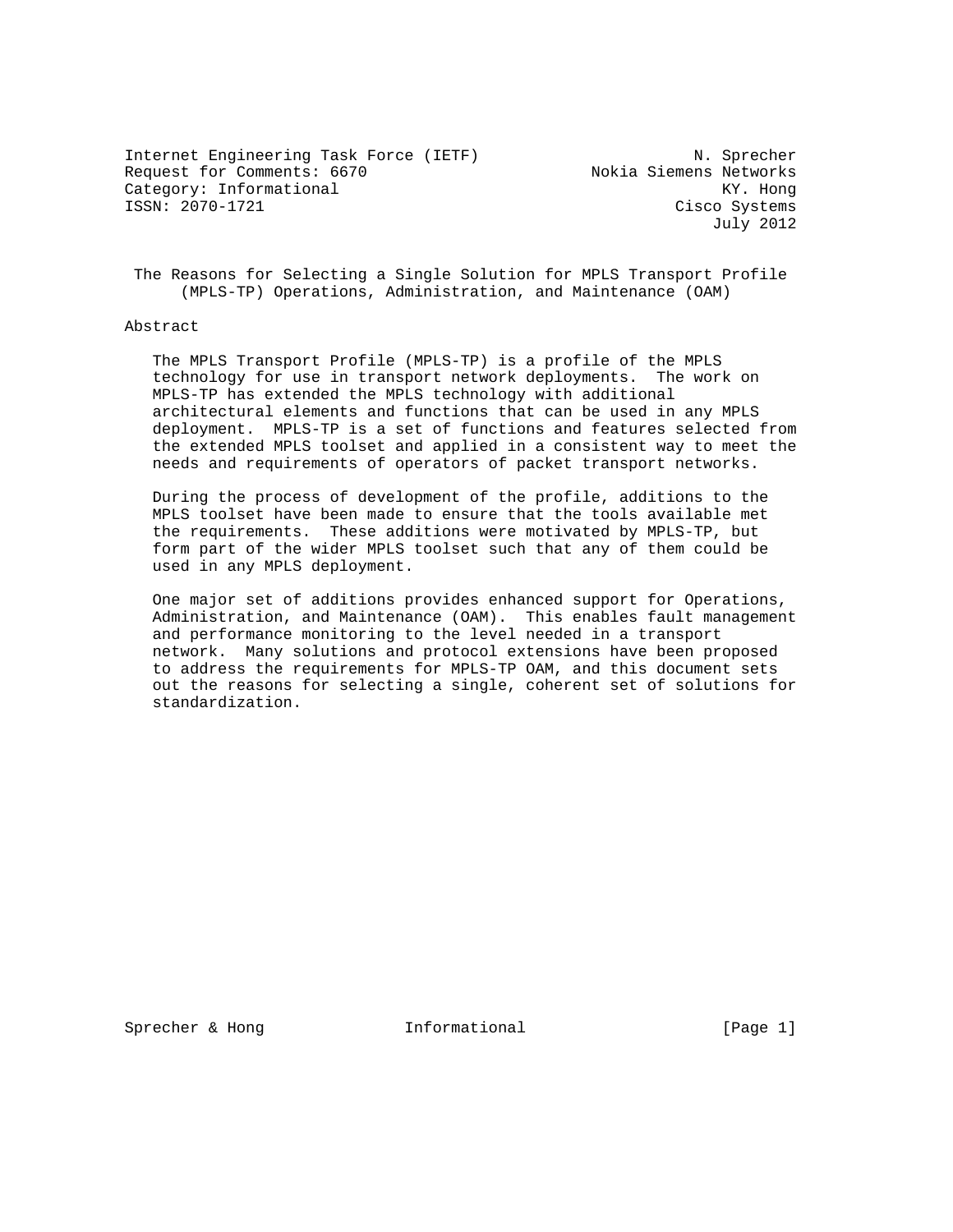Status of This Memo

 This document is not an Internet Standards Track specification; it is published for informational purposes.

 This document is a product of the Internet Engineering Task Force (IETF). It represents the consensus of the IETF community. It has received public review and has been approved for publication by the Internet Engineering Steering Group (IESG). Not all documents approved by the IESG are a candidate for any level of Internet Standard; see Section 2 of RFC 5741.

 Information about the current status of this document, any errata, and how to provide feedback on it may be obtained at http://www.rfc-editor.org/info/rfc6670.

Copyright Notice

 Copyright (c) 2012 IETF Trust and the persons identified as the document authors. All rights reserved.

 This document is subject to BCP 78 and the IETF Trust's Legal Provisions Relating to IETF Documents (http://trustee.ietf.org/license-info) in effect on the date of publication of this document. Please review these documents carefully, as they describe your rights and restrictions with respect to this document. Code Components extracted from this document must include Simplified BSD License text as described in Section 4.e of the Trust Legal Provisions and are provided without warranty as described in the Simplified BSD License.

Sprecher & Hong **Informational** [Page 2]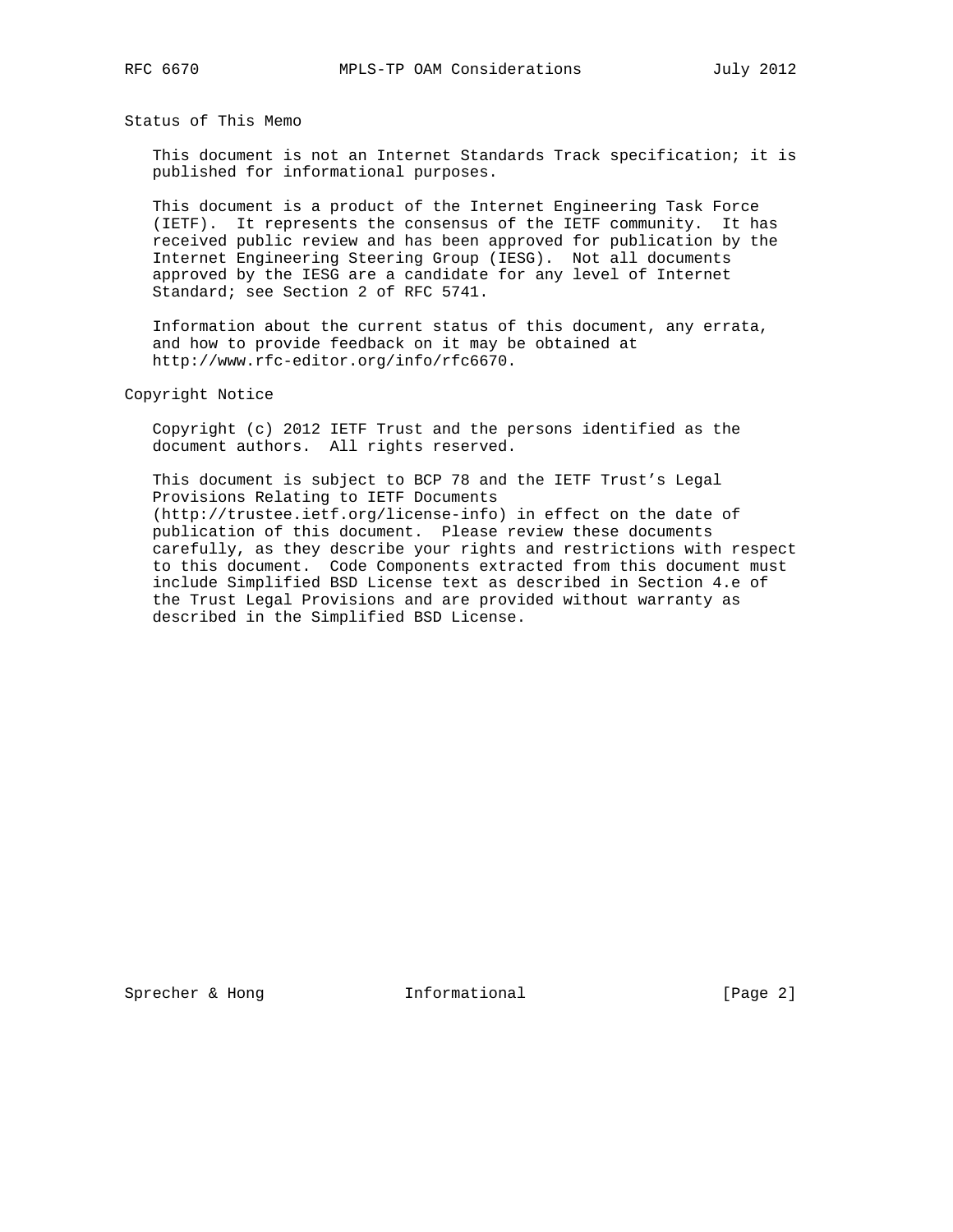| Table of Contents |  |
|-------------------|--|
|-------------------|--|

| 1.2. The Development of a Parallel MPLS-TP OAM Solution 7      |  |
|----------------------------------------------------------------|--|
|                                                                |  |
|                                                                |  |
| 3. Motivations for a Single OAM Solution in MPLS-TP  9         |  |
|                                                                |  |
|                                                                |  |
| 3.3. There Is an End-to-End Requirement for OAM 10             |  |
|                                                                |  |
| 3.5. Interworking Is Expensive and Has Deployment Issues 11    |  |
| 3.6. Selection of a Single OAM Solution When There Is a        |  |
|                                                                |  |
|                                                                |  |
|                                                                |  |
|                                                                |  |
|                                                                |  |
|                                                                |  |
| 4.3.1. The Integrated Model 17                                 |  |
|                                                                |  |
|                                                                |  |
| 5.1. Progress of the IETF Solution 20                          |  |
| 5.2. Commonality with Ethernet OAM 21                          |  |
| 5.3. Different Application Scenarios 21                        |  |
| 5.4. Interaction between Solutions 22                          |  |
|                                                                |  |
|                                                                |  |
|                                                                |  |
|                                                                |  |
|                                                                |  |
|                                                                |  |
| Appendix A. Examples of Interworking Issues in the Internet 27 |  |
|                                                                |  |
| A.2. Time Division Multiplexing Pseudowires 28                 |  |
|                                                                |  |
|                                                                |  |
|                                                                |  |
| Appendix B. Other Examples of Interworking Issues 30           |  |
|                                                                |  |
| B.2. IEEE 802.16d and IEEE 802.16e 32                          |  |
|                                                                |  |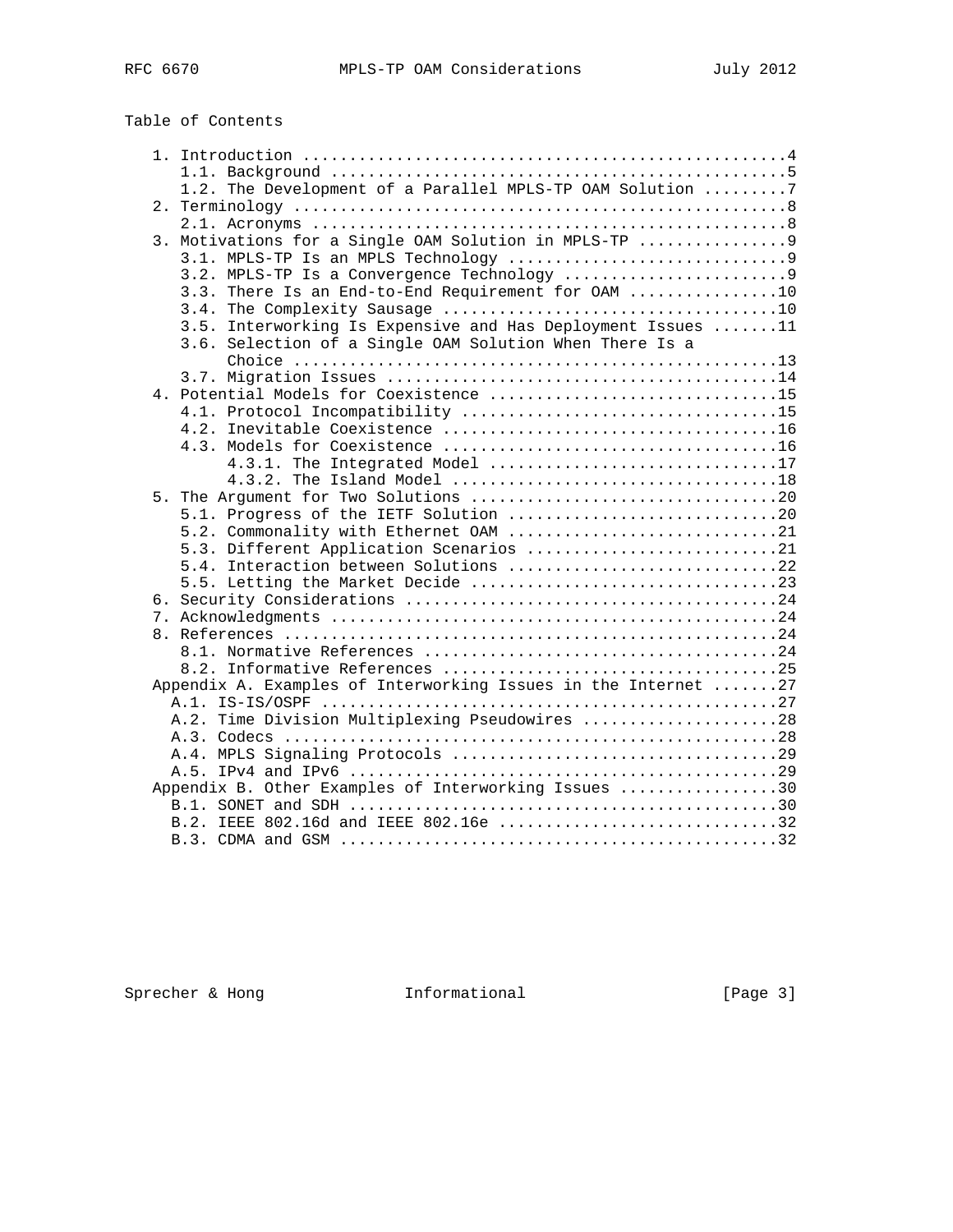# 1. Introduction

 The MPLS Transport Profile (MPLS-TP) is a profile of MPLS technology for use in transport network deployments. Note that "transport" in this document is used in the context of transport networks as discussed in Section 1.3 of [RFC5654] and in [RFC5921]. The work on MPLS-TP has extended the MPLS toolset with additional architectural elements and functions that can be used in any MPLS deployment. MPLS-TP is a set of functions and features selected from the extended MPLS toolset and applied in a consistent way to meet the needs and requirements of operators of packet transport networks.

 Operations, Administration, and Maintenance (OAM) plays a significant role in carrier networks, providing methods for fault management and performance monitoring in both the transport and service layers, and enabling these layers to support services with guaranteed and strict Service Level Agreements (SLAs) while reducing their operational costs.

 OAM provides a comprehensive set of capabilities that operate in the data plane. Network-oriented mechanisms are used to monitor the network's infrastructure in order to enhance the network's general behavior and level of performance. Service-oriented mechanisms are used to monitor the services offered to end customers. Such mechanisms enable rapid response to a failure event and facilitate the verification of some SLA parameters. Fault management mechanisms are used for fault detection and localization as well as for diagnostics and notification. Performance management mechanisms enable monitoring of the quality of service with regard to key SLA criteria (e.g., jitter, latency, and packet loss).

 During the process of development of MPLS-TP, additions to the MPLS toolset have been made to ensure that the tools available meet the requirements. These additions were motivated by MPLS-TP, but form part of the wider MPLS toolset, such that any of them could be used in any MPLS deployment.

 One major set of additions provides enhanced support for OAM. Many solutions and protocol extensions have been proposed to address these OAM requirements. This document sets out the reasons for selecting a single, coherent set of OAM solutions for standardization.

Sprecher & Hong **Informational** [Page 4]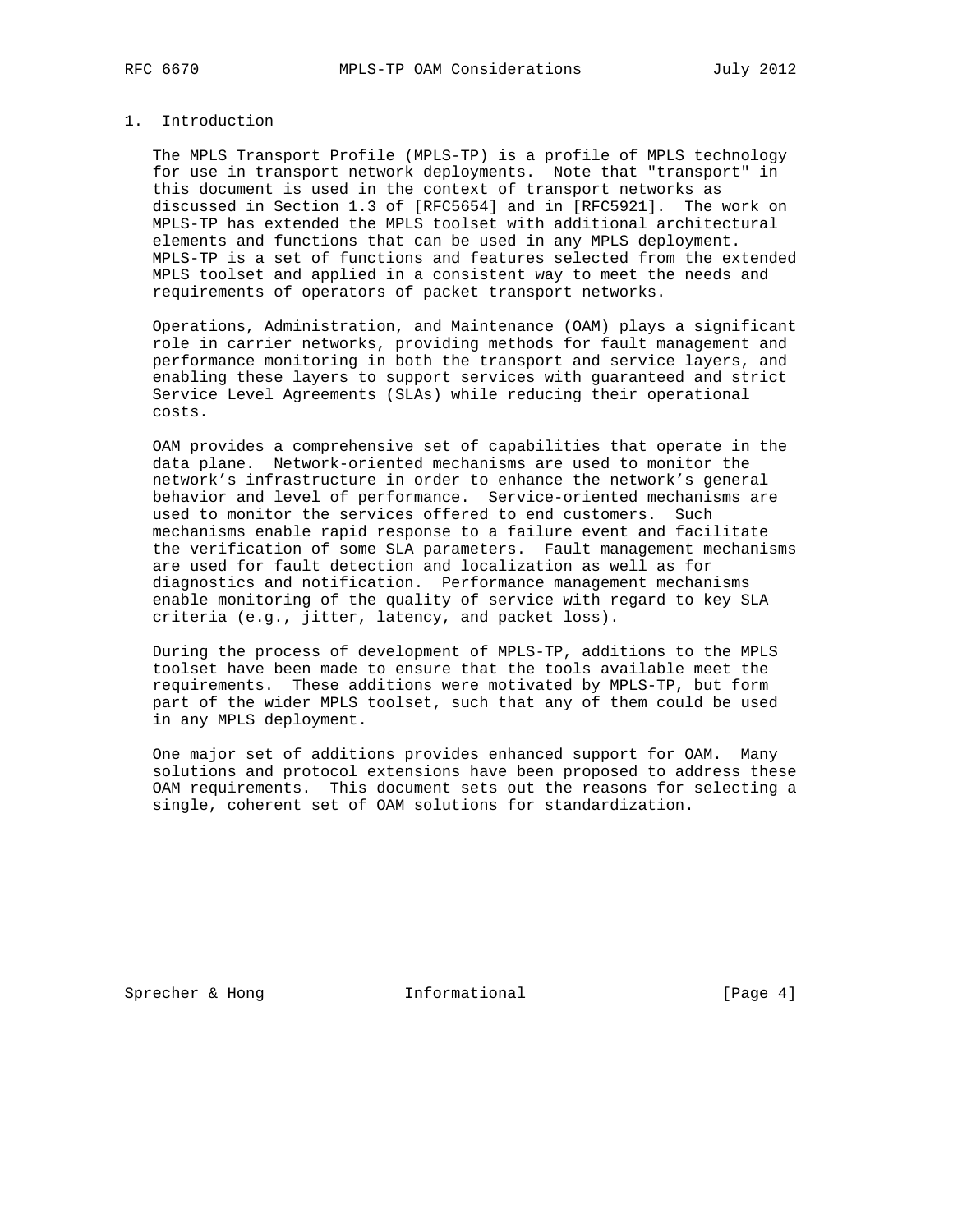The content of this document should be read in the context of [RFC1958]. In particular, Section 3.2 of [RFC1958] says:

 If there are several ways of doing the same thing, choose one. If a previous design, in the Internet context or elsewhere, has successfully solved the same problem, choose the same solution unless there is a good technical reason not to. Duplication of the same protocol functionality should be avoided as far as possible, without of course using this argument to reject improvements.

# 1.1. Background

 The ITU-T and the IETF jointly commissioned a Joint Working Team (JWT) to examine the feasibility of a collaborative solution to support OAM requirements for MPLS transport networks known as the MPLS Transport Profile (MPLS-TP). The JWT reported that it is possible to extend the MPLS technology to fully satisfy the requirements [RFC5317]. The investigation by the JWT laid the foundations for the work to extend MPLS, but a thorough technical analysis was subsequently carried out within the IETF with strong input from the ITU-T to ensure that the MPLS-TP OAM requirements provided by the ITU-T and the IETF would be met.

 The report of the JWT [RFC5317] as accepted by the ITU-T was documented in [TD7] and was communicated to the IETF in a liaison statement [LS26]. In particular, the ITU-T stated that any extensions to MPLS technology will be progressed via the IETF standards process using the procedures defined in [RFC4929].

 [RFC5317] includes the analysis that "it is technically feasible that the existing MPLS architecture can be extended to meet the requirements of a Transport profile, and that the architecture allows for a single OAM technology for LSPs, PWs, and a deeply nested network". This provided a starting point for the work on MPLS-TP.

 [RFC5654] in general, and [RFC5860] in particular, define a set of requirements for OAM functionality in MPLS-TP that are applicable to MPLS-TP Label Switched Paths (LSPs), Pseudowires (PWs), and MPLS-TP links. These documents are the results of a joint effort by the ITU-T and the IETF to include an MPLS Transport Profile within the IETF MPLS and Pseudowire Emulation Edge-to-Edge (PWE3) architectures to enable the deployment of a packet transport network that supports the capabilities and functionalities of a transport network as defined by the ITU-T. The OAM requirements are derived from those specified by the ITU-T in [Y.Sup4].

Sprecher & Hong **Informational** [Page 5]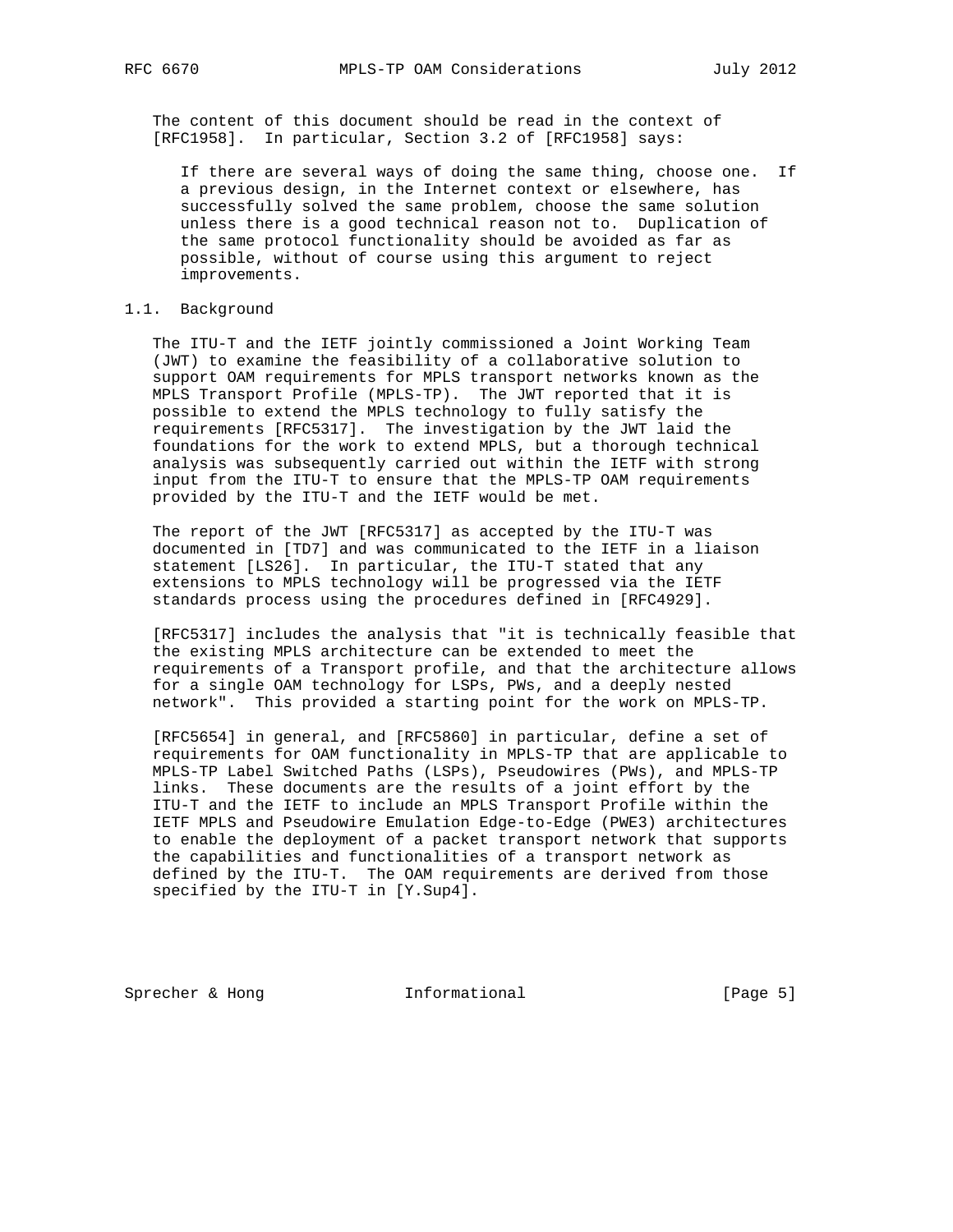An analysis of the technical options for OAM solutions was carried out by a design team (the MEAD team) consisting of experts from both the ITU-T and the IETF. The team reached an agreement on the principles of the design and the direction for the development of an MPLS-TP OAM toolset. A report was subsequently submitted to the IETF MPLS working group at the Stockholm IETF meeting in July 2009 [DesignReport]. The guidelines drawn up by the design team have played an important role in the creation of a coherent MPLS-TP OAM solution.

 The MPLS working group has modularized the function of MPLS-TP OAM, allowing for separate and prioritized development of solutions. This has given rise to a number of documents each describing a different part of the solution toolset. At the time of this writing, the most important of these documents have completed development within the MPLS working group and are advancing through the IETF process toward publication as RFCs. These documents cover the following OAM features:

- o Continuity Check
- o Connection Verification
- o On-Demand Connection Verification
- o Route Tracing
- o Remote Defect Indication
- o Packet Loss Measurement
- o Packet Delay Measurement
- o Lock Instruction
- o Loopback Testing
- o Fault Management

 The standardization process within the IETF allows for the continued analysis of whether the OAM solutions under development meet the documented requirements, and facilitates the addition of new requirements if any are discovered. It is not the purpose of this document to analyze the correctness of the selection of specific OAM solutions. This document is intended to explain why it would be unwise to standardize multiple solutions for MPLS-TP OAM, and to show

Sprecher & Hong **Informational** [Page 6]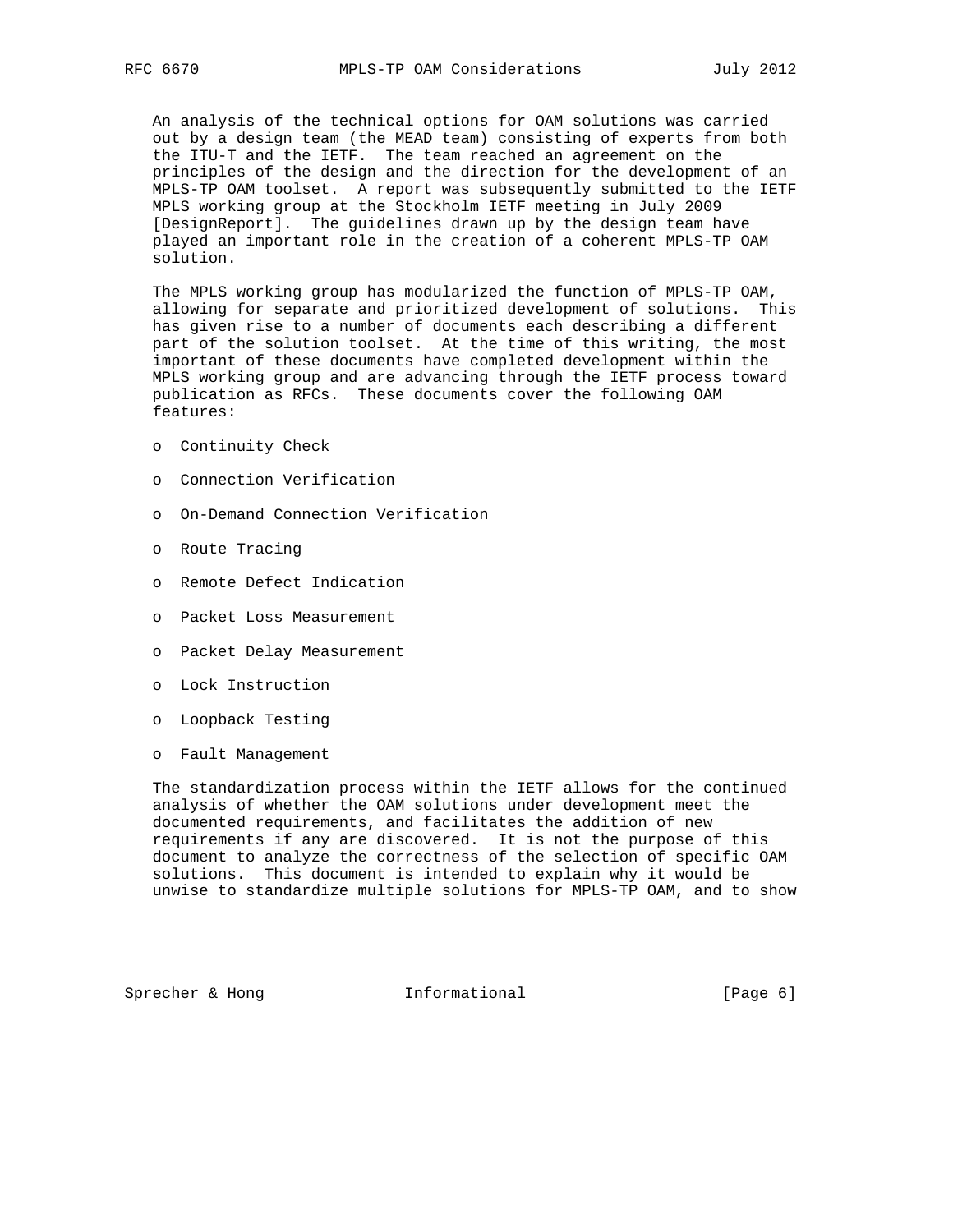how the existence of multiple solutions would complicate MPLS-TP development and deployment, making networks more expensive to build, less stable, and more costly to operate.

1.2. The Development of a Parallel MPLS-TP OAM Solution

 It has been suggested that a second (i.e., different) OAM solution should also be developed and documented in an ITU-T Recommendation. Various arguments have been presented for this duplication of effort, including the following:

- o Similarity to OAM encodings and mechanisms used in Ethernet.
- o The existence of two distinct MPLS-TP deployment environments: Packet Switched Networks (PSNs) and Packet Transport Networks (PTNs).
- o The need for similar operational experience in MPLS-TP networks and in pre-existing transport networks (especially Synchronous Optical Network/Synchronous Digital Hierarchy (SONET/SDH) networks).

 The first of these was discussed within the IETF's MPLS working group where precedence was given to adherence to the JWT's recommendation to select a solution that reused as far as possible pre-existing MPLS tools. Additionally, it was decided that consistency with encodings and mechanisms used in MPLS was of greater importance.

 The second argument has not been examined in great detail because substantive evidence of the existence of two deployment environments has not been documented or presented. Indeed, one of the key differences cited between the two allegedly distinct environments is the choice of MPLS-TP OAM solution, which makes a circular argument.

 The third argument contains a very important point: network operators want to achieve a smooth migration from legacy technologies such as SONET/SDH to their new packet transport networks. This transition can be eased if the new networks offer similar OAM features and can be managed using tools with similar look and feel. The requirements specifications [RFC5654] and [RFC5860] capture the essential issues that must be resolved to allow the same look and feel to be achieved. Since the OAM solutions developed within the IETF meet the documented requirements, Network Management Systems (NMSs) can easily be built to give the same type of control of MPLS-TP networks as is seen in other transport networks. Indeed, it should be understood that the construction of an NMS is not dependent on the protocols and packet formats within the OAM but on the high-level features and functions offered by the OAM.

Sprecher & Hong **Informational** [Page 7]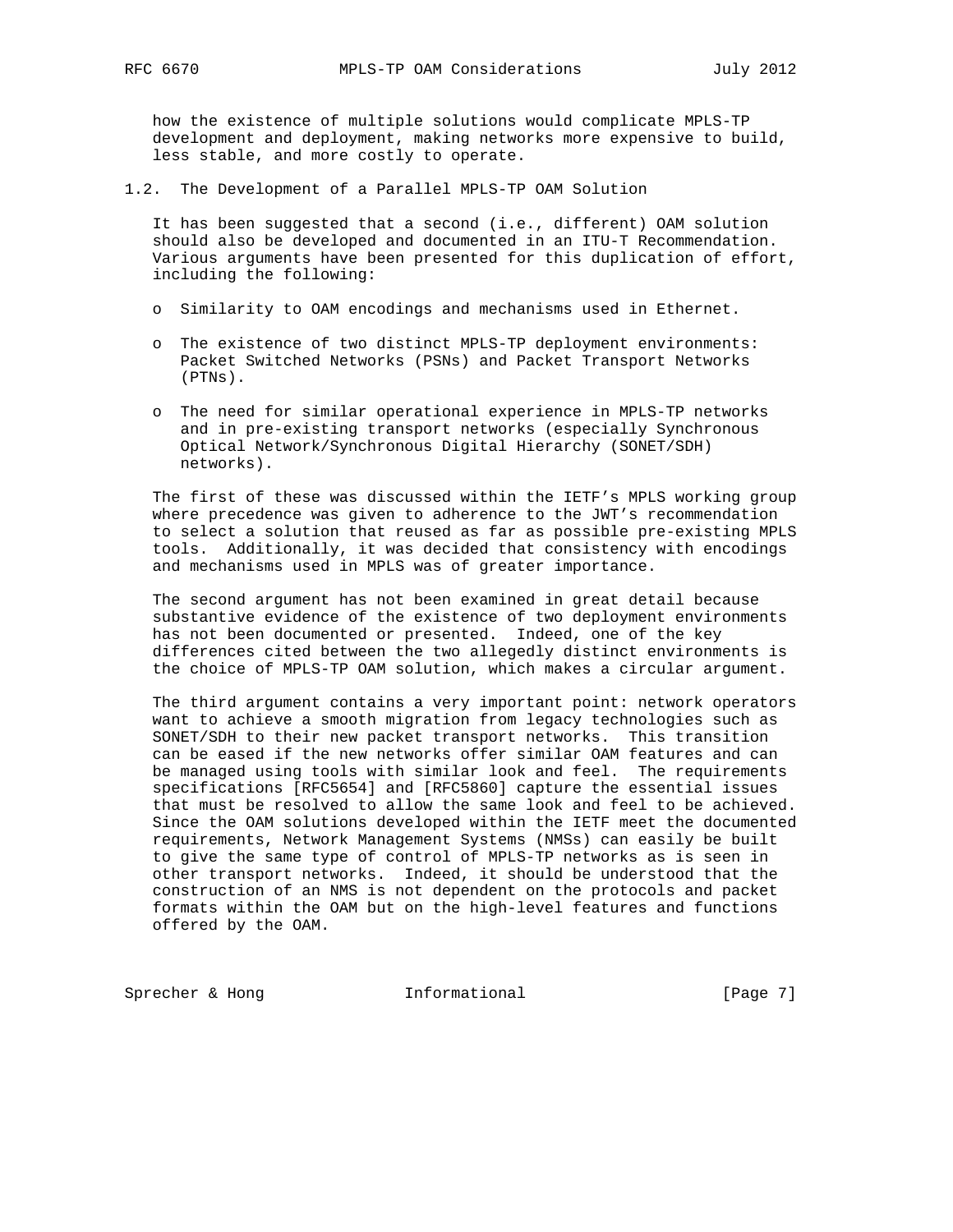This document does not debate the technical merits of any specific solution. That discussion, and the documentation of MPLS-TP OAM specifications, was delegated by the IETF and ITU-T to the MPLS working group and can be conducted using the normal consensus-driven IETF process. [OAM-OVERVIEW] presents an overview of the OAM mechanisms that have already been defined and that are currently being defined by the IETF, as well as a comparison with other OAM mechanisms that were defined by the IEEE and ITU-T.

 This document focuses on an examination of the consequences of the existence of two MPLS-TP OAM solutions.

- 2. Terminology
- 2.1. Acronyms

This document uses the following acronyms:

| ANSI        | American National Standards Institute                     |
|-------------|-----------------------------------------------------------|
| CESOPSN     | Circuit Emulation Service over Packet Switched Network    |
| ETSI        | European Telecommunications Standards Institute           |
| FPGA        | Field-Programmable Gate Array                             |
| GFP         | Generic Framing Procedure                                 |
| <b>IEEE</b> | Institute of Electrical and Electronics Engineers         |
| ITU-T       | International Telecommunication Union - Telecommunication |
|             | Standardization Sector                                    |
| JWT         | Joint Working Team                                        |
| LSP         | Label Switched Path                                       |
| MPLS-TP     | MPLS Transport Profile                                    |
| NMS         | Network Management System                                 |
| OAM         | Operations, Administration, and Maintenance               |
| PDH         | Plesiochronous Digital Hierarchy                          |
| PSN         | Packet Switched Network                                   |
| PTN         | Packet Transport Network                                  |
| PW          | Pseudowire                                                |
| PWE3        | Pseudowire Emulation Edge-to-Edge                         |
| SATOP       | Structure-Agnostic Time Division Multiplexing over Packet |
| SDH         | Synchronous Digital Hierarchy                             |
| SLA         | Service Level Agreement                                   |
| SONET       | Synchronous Optical Network                               |
| TDM         | Time Division Multiplexing                                |
| TDMOIP      | Time Division Multiplexing over IP                        |
|             |                                                           |

Sprecher & Hong **Informational** [Page 8]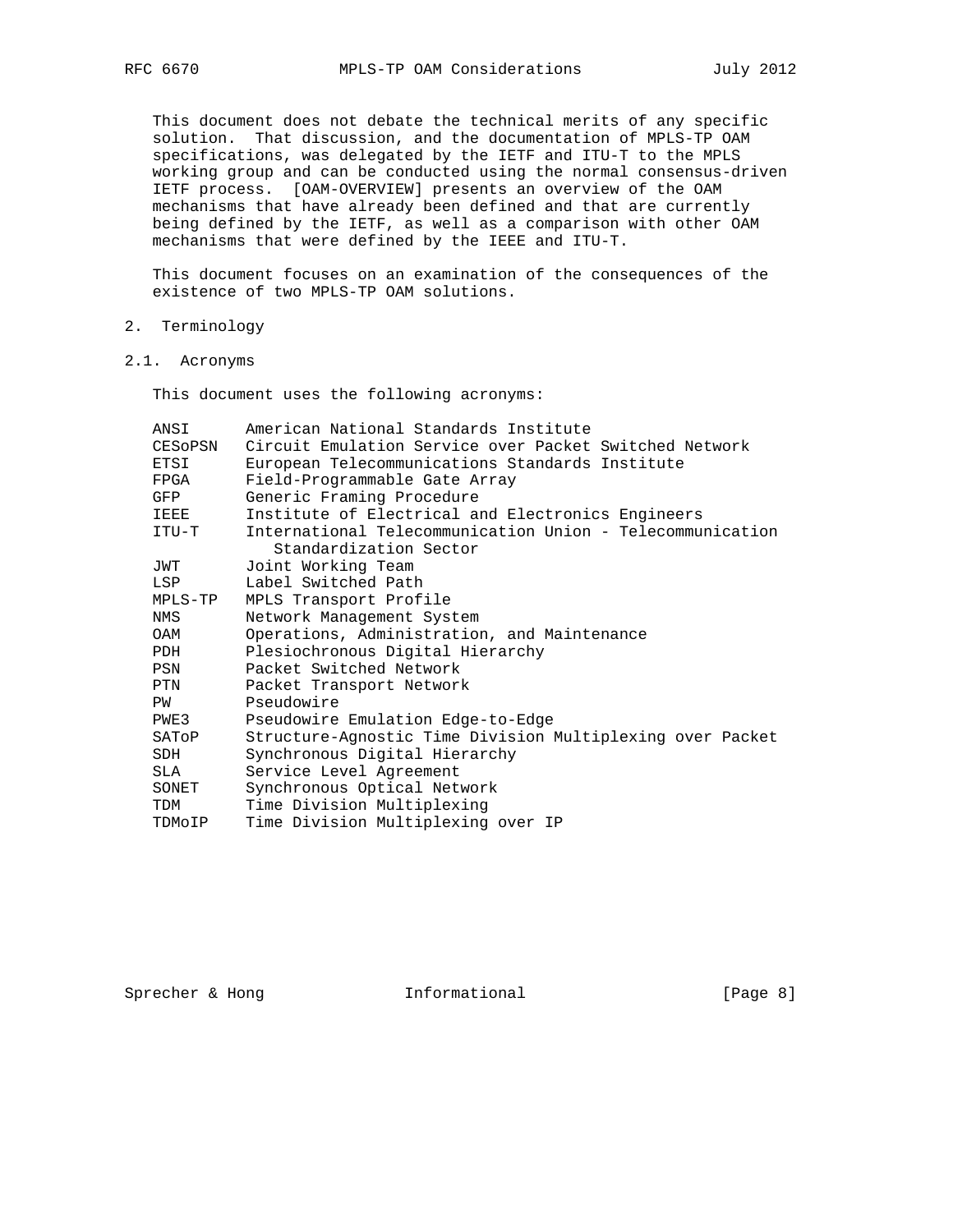3. Motivations for a Single OAM Solution in MPLS-TP

 This section presents a discussion of the implications of the development and deployment of more than one MPLS OAM protocol. The summary is that it can be seen that there are strong technical, operational, and economic reasons to avoid the development and deployment of anything other than a single MPLS OAM protocol.

### 3.1. MPLS-TP Is an MPLS Technology

 MPLS-TP is an MPLS technology. It is designed to apply MPLS to a new application. The original proposers of the concept assumed that the transport variant of MPLS would always exist in a disjoint network, and indeed their first attempt at the technology (Transport MPLS (T-MPLS)) had a number of significant incompatibilities with MPLS that were irreconcilable. When it was established that coexistence in the same layer network could and would occur, T-MPLS development was stopped and the development of MPLS-TP was begun. In MPLS-TP, MPLS was extended to satisfy the transport network requirements in a way that was compatible both with MPLS as has already been deployed, and with MPLS as the IETF envisioned it would develop in the future.

 Given this intention for compatibility, it follows that the MPLS-TP OAM protocols should be designed according to the design philosophies that were applied for the existing deployed MPLS OAM and that have led to the current widespread adoption of MPLS. Key elements here are scalability and hardware independence, i.e., that the trade-off between scaling to large numbers of monitored objects and the performance of the monitoring system should be a matter for vendors and operators to resolve, and that the trade-off should be a soft transition rather than an abrupt one. Furthermore, there should be no requirement to execute any component (other than packet forwarding) in hardware to achieve usable performance.

### 3.2. MPLS-TP Is a Convergence Technology

 It is possible to argue that using MPLS for transport is only a stepping stone in the middle of a longer transition. Quite clearly, all communication applications are being moved to operate over the Internet protocol stack of TCP/IP/MPLS, and the various layers that have existed in communications networks are gradually being collapsed into the minimum necessary set of layers. Thus, for example, we no longer run IP over X.25 over High-Level Data Link Control (HDLC) over multi-layered Time Division Multiplexing (TDM) networks.

 Increasingly, the entire point of transport networks is to support the transmission of TCP/IP/MPLS. Using MPLS to construct a transport network may be a relatively short-term stepping stone toward running

Sprecher & Hong **Informational** [Page 9]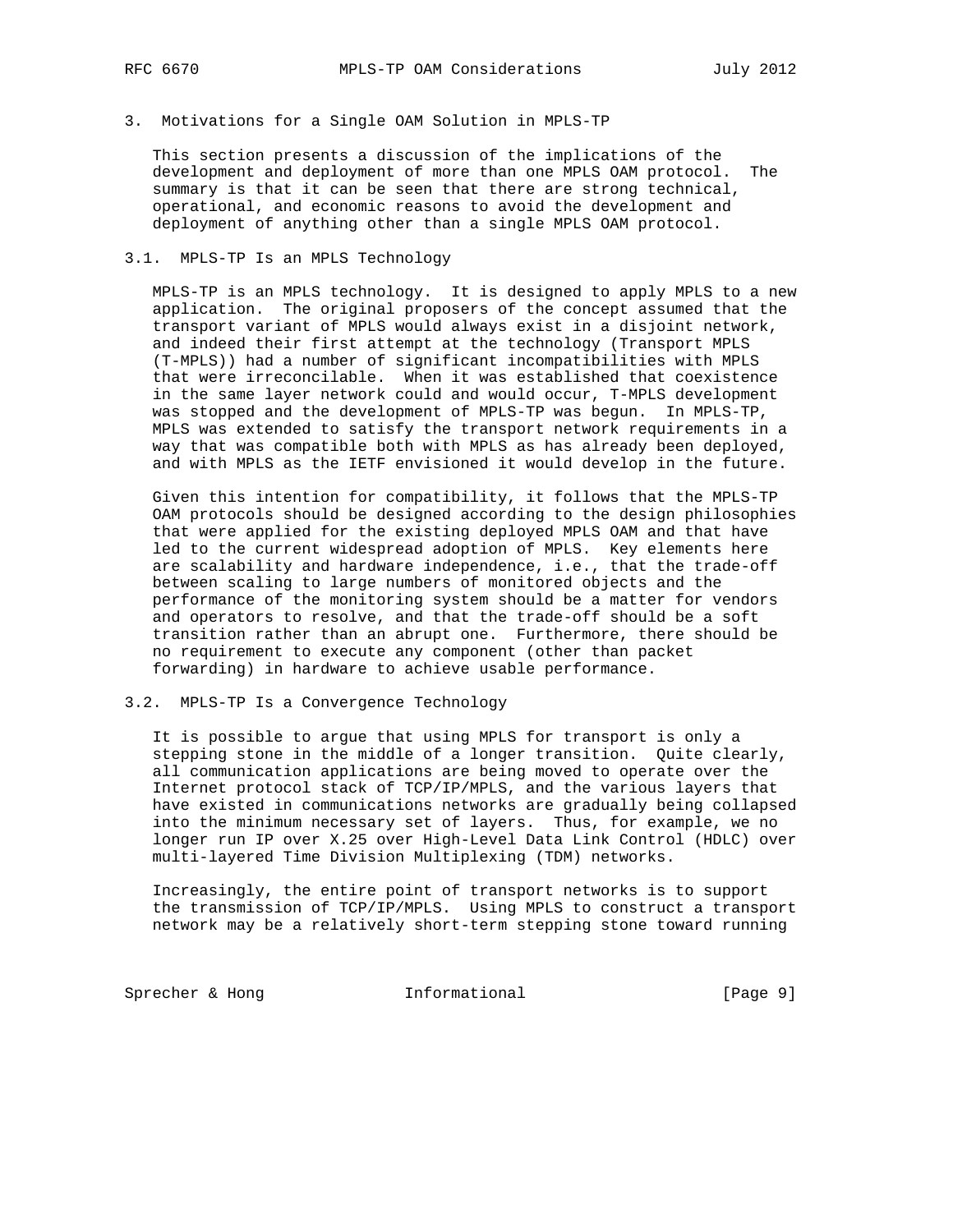IP and MPLS directly over fiber optics. MPLS has been deployed in operational networks for approximately a decade, and the existing MPLS OAM techniques have seen wide deployment. Service providers are not going to stop using the MPLS-based OAM techniques that they have been using for years, and no one has proposed that they would. Thus, the question is not which OAM to use for transport networks; the question is whether service providers want to use two different sets of OAM tools in the future converged network. If we arrive at a destination where TCP/IP/MPLS runs directly over fiber, the operators will use MPLS OAM tools to make this work.

3.3. There Is an End-to-End Requirement for OAM

 The purpose of OAM is usually to execute a function that operates end to end on the monitored object (such as an LSP or PW). Since LSPs and PWs provide edge-to-edge connectivity and can cross network operator boundaries, the OAM must similarly operate across network operator boundaries. This is particularly the case with the continuity check and connection verification functions that are needed to test the end-to-end connectivity of LSPs and PWs. It is, therefore, necessary that any two pieces of equipment that could ever be a part of an end-to-end communications path have a common OAM. This necessity is emphasized in the case of equipment executing an edge function, since with a global technology such as MPLS it could be interconnected with edge equipment deployed by any other operator in any part of the global network.

 This leads to the conclusion that it is desirable for any network layer protocol in all equipment to be able to execute or to interwork with a canonical form of the OAM. As discussed in Section 4, interworking between protocols adds significant complexity; thus, a single default OAM is strongly preferred.

# 3.4. The Complexity Sausage

 A frequent driver for the replacement of an established technology is a perception that the new technology is simpler and thus of greater economic benefit to the user. In an isolated system, this may be the case; however, as is usually the case with communications technologies, simplification in one element of the system introduces an increase (possibly a non-linear one) in complexity elsewhere.

 This creates the "squashed sausage" effect, where reduction in complexity at one place leads to significant increase in complexity at a remote location. When we drive complexity out of hardware by placing complexity in the control plane, there is frequently an economic benefit, as illustrated by MPLS itself.

Sprecher & Hong **Informational** [Page 10]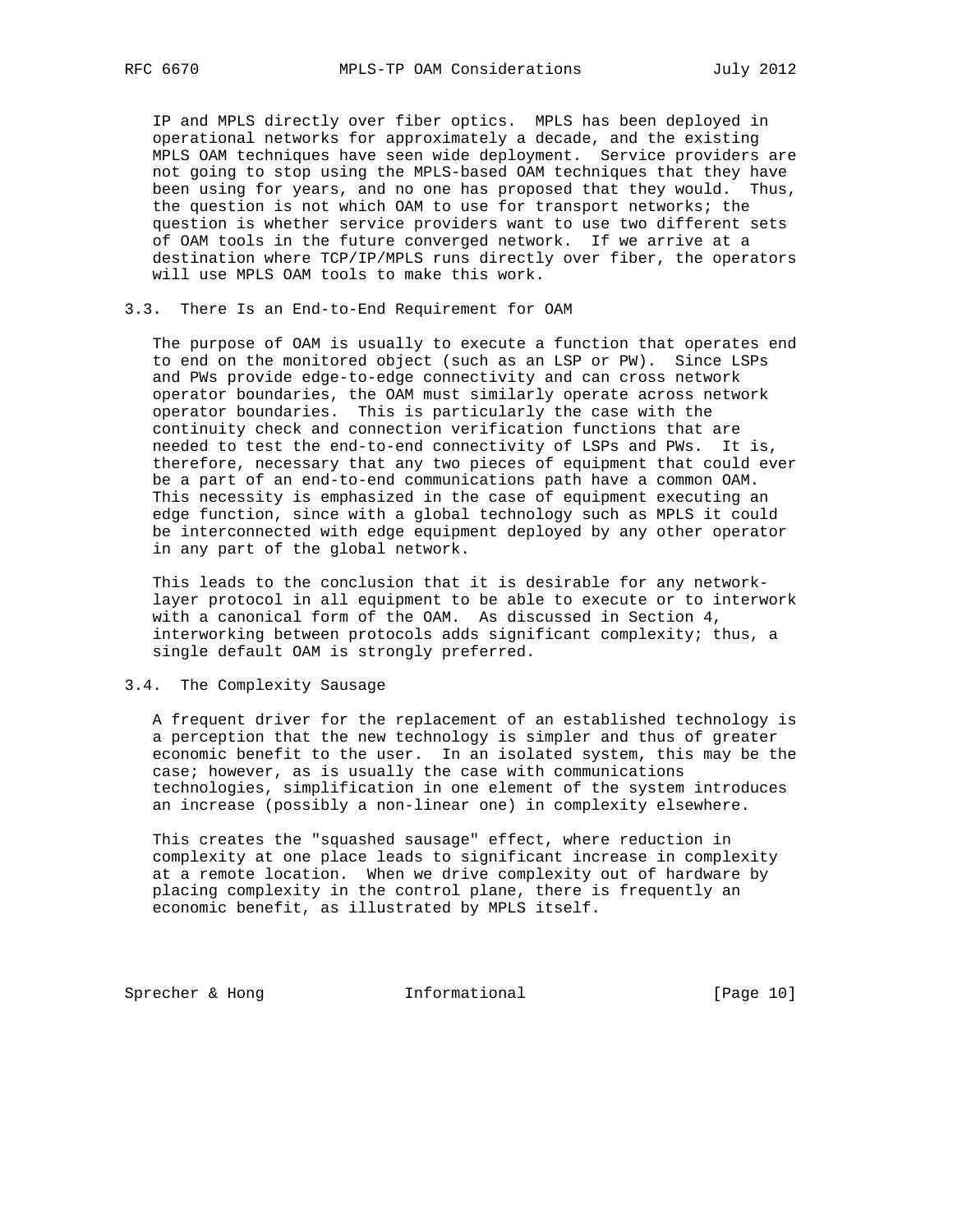Some motivation for the second OAM solution is the simplicity of operation at a single node in conjunction with other transport OAM mechanisms. However, when we drive OAM complexity out of one network element at the cost of increased complexity at a peer network element, we lose out economically and, more importantly, we lose out in terms of the reliability of this important network functionality. Due to the need to ensure compatibility of an interworking function between the two MPLS-TP OAM solutions (in order to achieve end-to-end OAM), we create a situation where neither of two disjoint protocol developments is able to make technical advances. Such a restriction is unacceptable within the context of the Internet.

3.5. Interworking Is Expensive and Has Deployment Issues

 The issue of OAM interworking can easily be illustrated by considering an analogy with people speaking different languages. Interworking is achieved through the use of an interpreter. The interpreter introduces cost, slows down the rate of information exchange, and may require transition through an intermediate language. There is considerable risk of translation errors and semantic ambiguities. These considerations also apply to computer protocols, particularly given the ultra-pedantic nature of such systems. In all cases, the availability of a single working language dramatically simplifies the system, reduces cost, and speeds reliable communication.

 If two MPLS OAM protocols were to be deployed, we would have to consider three possible scenarios:

- 1. Isolation of the network into two incompatible and unconnected islands.
- 2. Universal use of both OAM protocols.
- 3. Placement of interworking (translation) functions or gateways.

 We have many existence proofs that isolation is not a viable approach, and the reader is referred to the early T-MPLS discussions for examples. In summary, the purpose of the Internet is to achieve an integrated universal connectivity. Partition of the Internet into incompatible and unconnected islands is neither desirable nor acceptable.

 Universal deployment of both OAM protocols requires the sum of the costs associated with each protocol. This manifests as implementation time, development costs, memory requirements, hardware components, and management systems. It introduces additional testing requirements to ensure there are no conflicts (processing state,

Sprecher & Hong **Informational** [Page 11]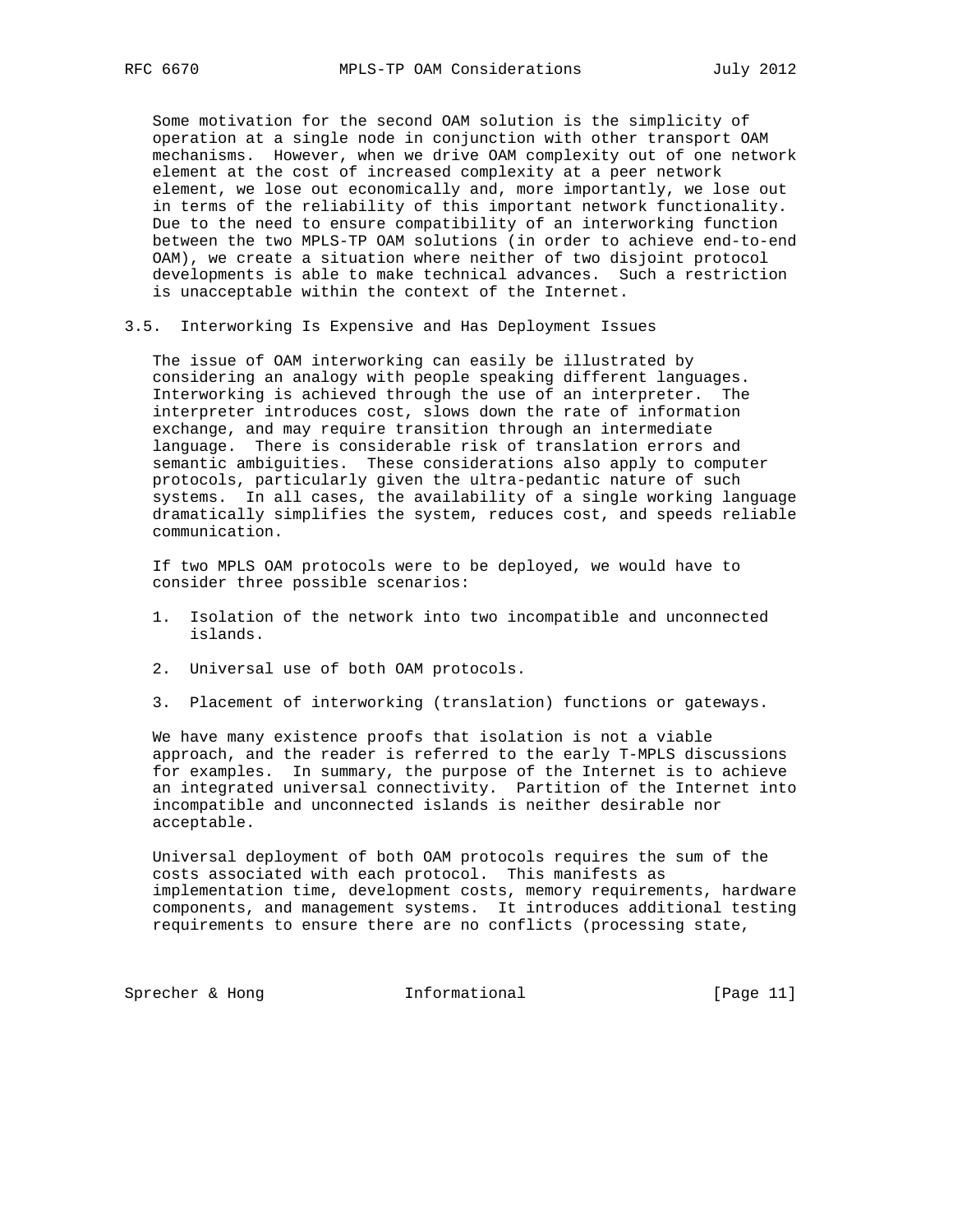fault detection, code path, etc.) when both protocols are run on a common platform. It also requires code and the processes to deal with the negotiation of which protocol to use and to deal with conflict resolution (which may be remote and multi-party) when an inconsistent choice is made. In short, this option results in more than double the cost, increases the complexity of the resulting system, risks the stability of the deployed network, and makes the networks more expensive and more complicated to operate.

 The third possibility is the use of some form of interworking function. This is not a simple solution and inevitably leads to cost and complexity in implementation, deployment, and operation. Where there is a chain of communication (end-to-end messages passed through a series of transit nodes), a choice must be made about where to apply the translation and interworking.

- o In a layered architecture, interworking can be achieved through tunneling with the translation points at the end-points of the tunnels. In simple network diagrams, this can look very appealing, and only one end-node is required to be able to perform the translation function (effectively speaking both OAM languages). But in the more complex reality of the Internet, nearly every network node performs the function of an end-node, and so the result is that nearly every node must be implemented with the capability to handle both OAM protocols and to translate between them. This turns out to be even more complex than the universal deployment of both protocols discussed above.
- o In a flat architecture, interworking is performed at a "gateway" between islands implementing different protocols. Gateways are substantially complex entities that usually have to maintain end-to-end state within the network (something that is against one of the fundamental design principles of the Internet) and must bridge the differences in state machines, message formats, and information elements in the two protocols. The complexity of gateways makes them expensive, fragile, and unstable; hard to update when new revisions of protocols are released; and difficult to manage.

 To deploy an interworking function, it is necessary to determine whether the OAM protocol on the arriving segment of the OAM is identical to the OAM protocol on the departing segment. Where the protocols are not the same, it is necessary to determine which party will perform the translation. It is then necessary to route the LSP or PW through a translation point that has sufficient translation capacity and sufficient data bandwidth, as well as adequate path

Sprecher & Hong **Informational** [Page 12]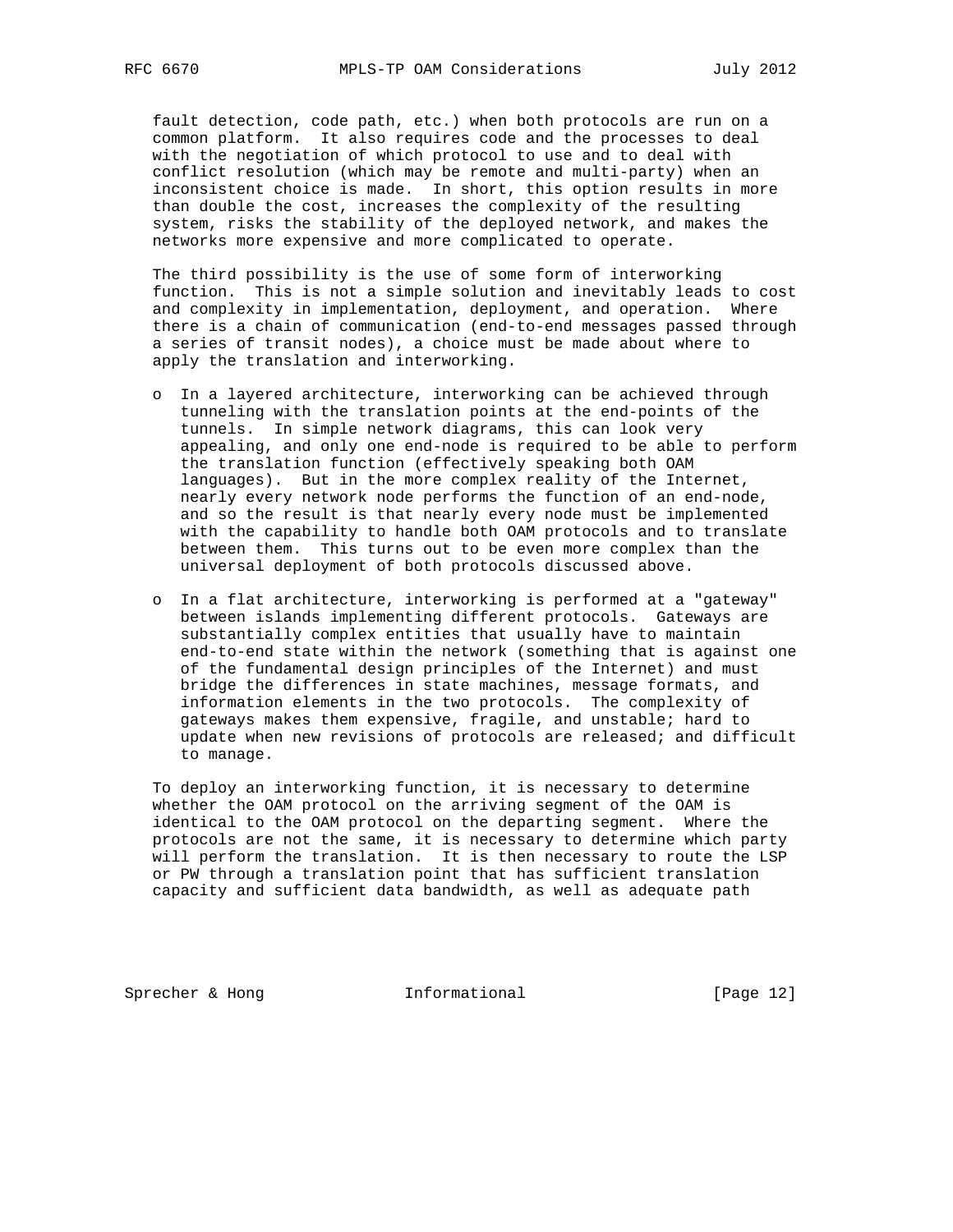diversity. When an upgraded OAM function is required, the problem changes from a two-party negotiation to an n-party negotiation with commercial and deployment issues added to the mix.

 Note that when an end-to-end LSP or PW is deployed, it may transit many networks, and the OAM might require repeated translation back and forth between the OAM protocols. The consequent loss of information and potential for error is similar to the children's game of "telephone".

3.6. Selection of a Single OAM Solution When There Is a Choice

 When there is a choice of protocols for deployment or operation, a network operator must make a choice. Choice can be a good thing when it provides for selection between different features and functions, but it is a burden when the protocols offer essentially the same functions but are incompatible.

In this case, the elements of the choice include the following:

- o Which protocol will continue to be developed by its Standards Development Organization (SDO)?
- o Which protocol is most stable in implementations?
- o How does a network operator test and evaluate the two protocols?
- o Which vendors support and will continue to support which protocol?
- o What equipment from different vendors is compatible?
- o Which management tools support which protocols?
- o What protocols are supported by peer operators, and what interworking function is needed?
- o Which protocols are engineers experienced with and trained in?
- o What are the consequences of a wrong choice?
- o Will it be possible to migrate from one protocol to another in the future?
- o How is integration with other functions already present in the network accomplished?
- o How does a network operator future-proof against the inclusion of new functions in the network?

Sprecher & Hong **Informational** [Page 13]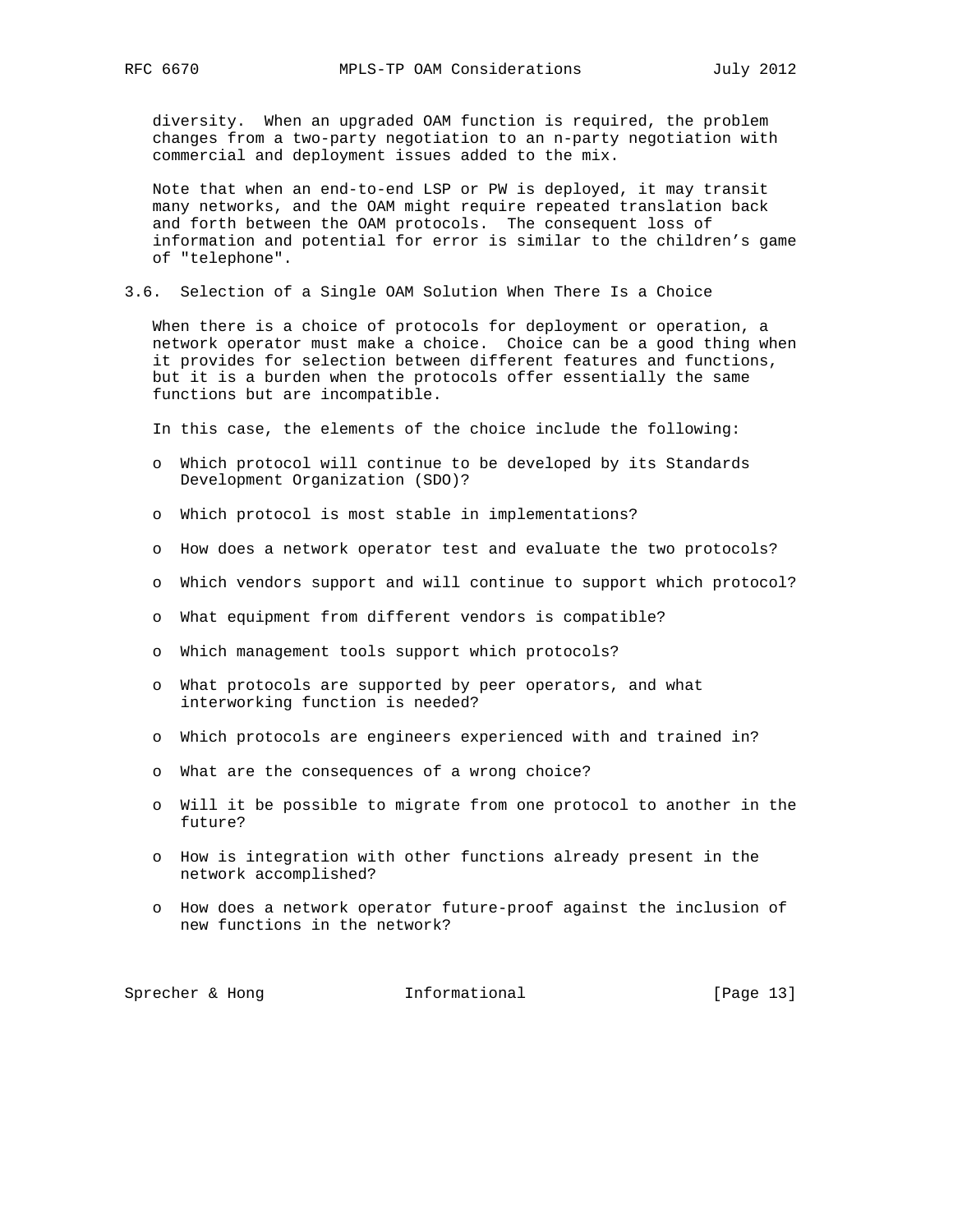At the very least, the evaluation of these questions constitutes a cost and introduces delay for the operator. The consequence of a wrong choice could be very expensive, and it is likely that any comparative testing will more than double the lab-test costs prior to deployment.

 From a vendor's perspective, the choice is even harder. A vendor does not want to risk not offering a product for which there is considerable demand, so both protocols may need to be developed, leading to more than doubled development costs. Indeed, code complexity and defect rates have often been shown to increase more than linearly with code size, and (as noted in Section 3.5) the need to test for coexistence and interaction between the protocols adds to the cost and complexity.

 It should be noted that, in the long run, it is the end-users who pay the price for the additional development costs and any network instability that arises.

#### 3.7. Migration Issues

 Deployment of a technology that is subsequently replaced or obsoleted often leads to the need to migrate from one technology to another. Such a situation might arise if an operator deploys one of the two OAM protocol solutions and discovers that he needs to migrate to the other one. A specific case would be when two operators merge their networks but are using different OAM solutions.

 When the migration is between versions of a protocol, it may be that the new version is defined to support the old version. If the implementation is in software (including FPGAs), upgrades can be managed centrally. However, neither of these would be the case with MPLS-TP OAM mechanisms, and hardware components would need to be upgraded in the field using expensive call-out services.

 Hardware upgrades are likely to affect service, even with sophisticated devices with redundant hardware components. Furthermore, since it would be impractical to upgrade every device in the network at the same time, there is a need for either a significantly large maintenance period across the whole network or for a rolling plan that involves upgrading nodes one at a time with new hardware that has dual capabilities. Such hardware is, of course, more expensive and more complex to configure than hardware dedicated to just one OAM protocol.

 Additionally, the transition phase of migration leads to dual-mode networks as described in Section 4.3. Such networks are not desirable because of their cost and complexity.

Sprecher & Hong **Informational** [Page 14]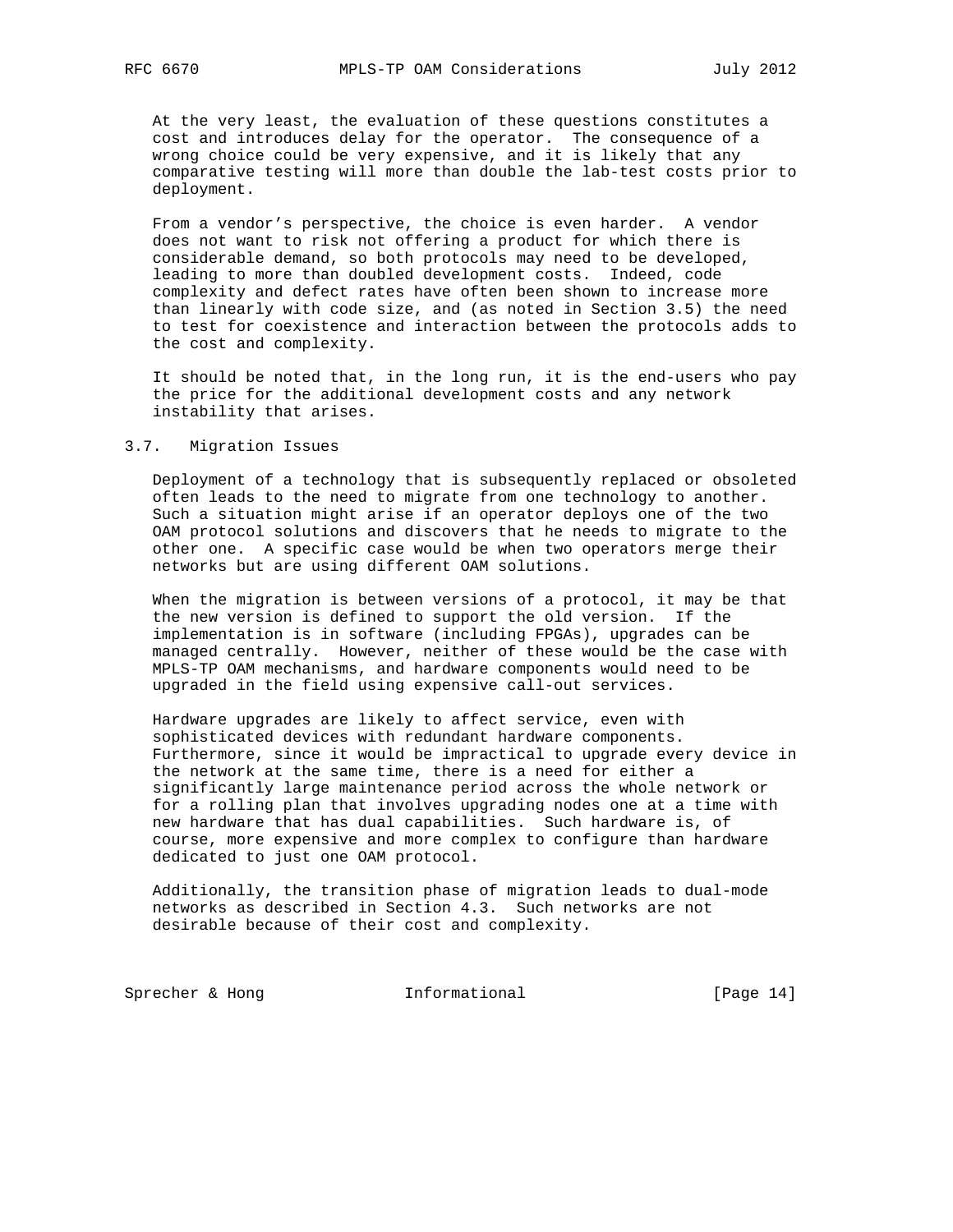In short, the potential for future migration will need to be part of the deployment planning exercise when there are two OAM protocols to choose between. This issue will put pressure on making the "right" choice when performing the selection described in Section 3.6.

4. Potential Models for Coexistence

 This section expands upon the discussion in Section 3 by examining three questions:

- o What does it mean for two protocols to be incompatible?
- o Why can't we assume that the two solutions will never coexist in the same network?
- o What models could we support for coexistence?
- 4.1. Protocol Incompatibility

 Protocol incompatibility comes in a range of grades of seriousness. At the most extreme, the operation of one protocol will prevent the safe and normal operation of the other protocol. This was the case with the original T-MPLS, where MPLS labels that could be used for data in a native MPLS system were assigned special meaning in T-MPLS such that data packets would be intercepted and mistaken for OAM packets.

 A lesser incompatibility arises where the packets of one protocol are recognized as "unknown" or "not valid" by implementations of the other protocol. In this case, the rules of one protocol require that the packets of the other protocol be discarded and may result in the LSP or PW being torn down.

 The least serious level of incompatibility is where the packets of one protocol are recognized as "unknown" by implementations of the other protocol, but where the rules of one protocol allow the packets of the other protocol to be ignored; in this case, such packets are either silently discarded or forwarded untouched.

 These are issues with all of these grades of incompatibility; these issues range from disruption or corruption of user data, through connection failure, to the inability to provide end-to-end OAM function without careful planning and translation functions.

Sprecher & Hong **Informational** [Page 15]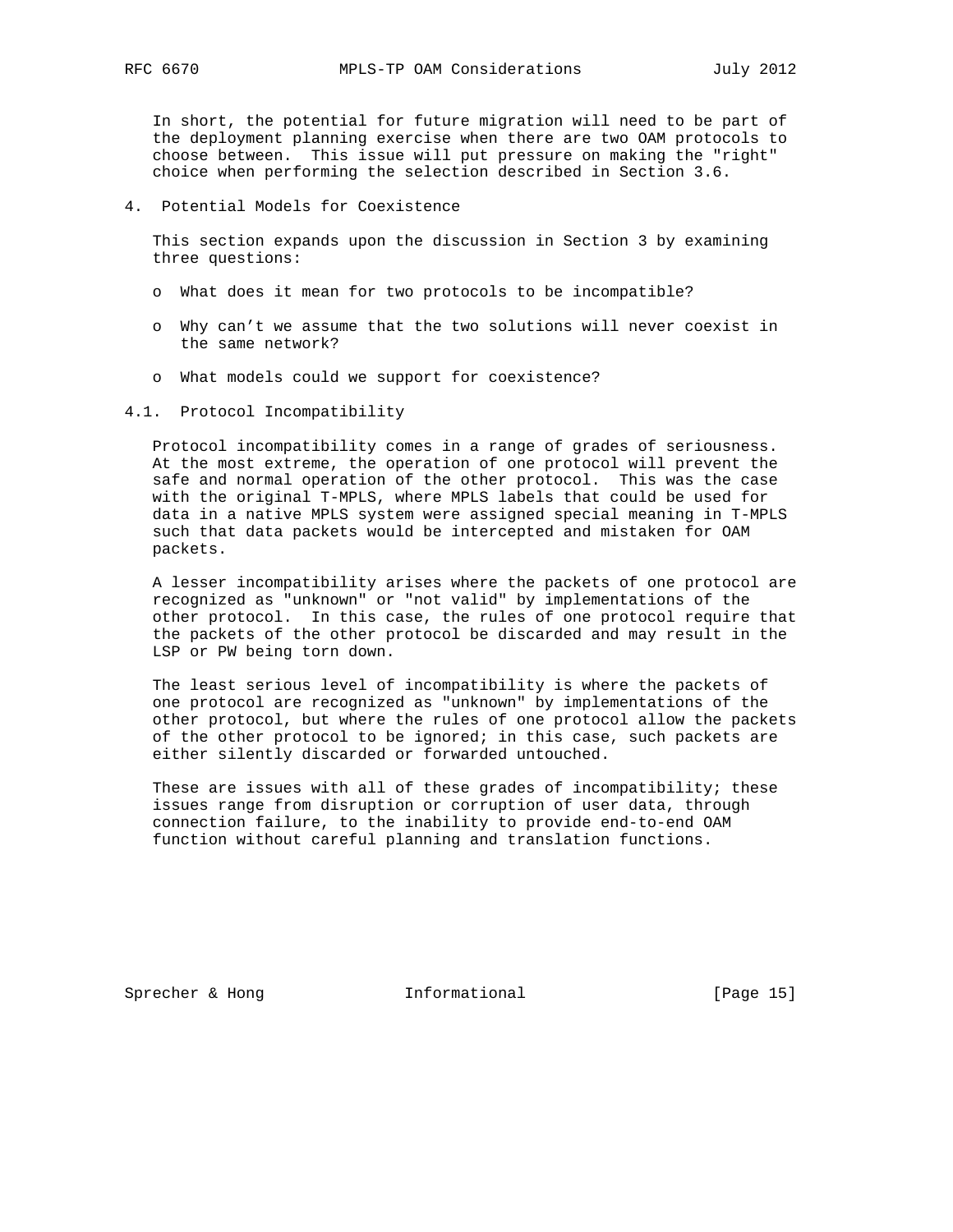# 4.2. Inevitable Coexistence

 Networks expand and merge. For example, one service provider may acquire another and wish to merge the operation of the two networks. This makes partitioning networks by protocol deployment a significant issue for future-proofing commercial interactions. Although a network operator may wish to present difficulties in order to disincentivize hostile takeover (a poison pill), most operators are interested in future options to grow their networks.

 As described in Section 3.2, MPLS is a convergence technology. That means that there is a tendency for an ever-increasing number of services to be supported by MPLS and for MPLS to be deployed in an increasing number of environments. It would be an unwise operator who deployed a high-function convergence technology in such a way that the network could never be expanded to offer new services or to integrate with other networks or technologies.

 As described in Section 3.3, there is a requirement for end-to-end OAM. That means that where LSPs and PWs span multiple networks, there is a need for OAM to span multiple networks.

 All of this means that, if two different OAM protocol technologies are deployed, there will inevitably come a time when some form of coexistence is required, no matter how carefully the separation is initially planned.

4.3. Models for Coexistence

Two models for coexistence can be considered:

- 1. An integrated model based on the "ships-in-the-night" approach. In this model, there is no protocol translation or mapping. This model can be decomposed as follows:
	- \* A non-integrated mixed network, where some nodes support just one protocol, some support just the other, and no node supports both protocols.
	- \* Partial integration, where some nodes support just one protocol, some support just the other, and some support both protocols.
	- \* Fully integrated dual mode, where all nodes support both protocols.

Sprecher & Hong **Informational** [Page 16]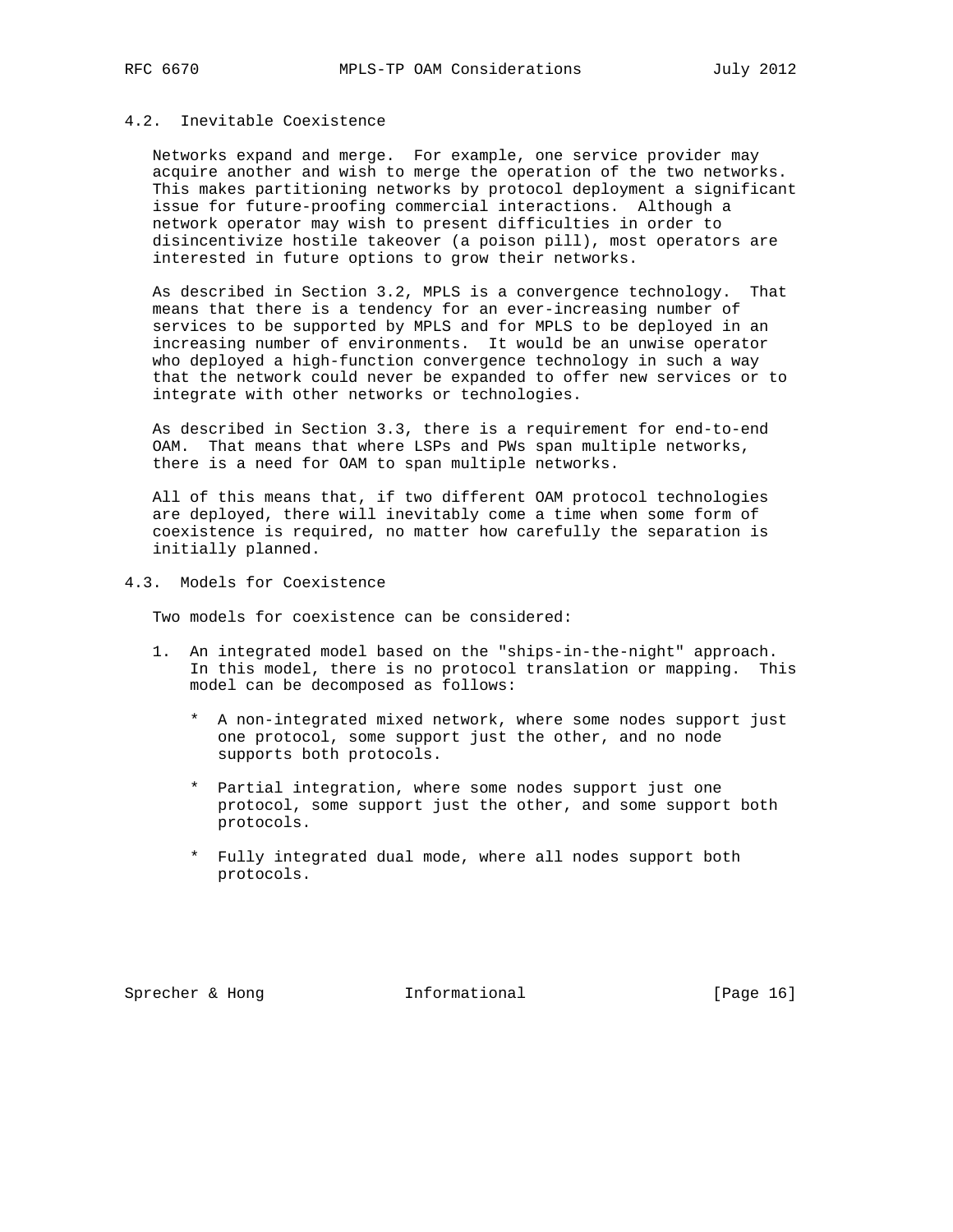- 2. An "island" model, where groups of similar nodes are deployed together. In this model, there may be translation or mapping, but it is not always required. This model can be further decomposed as follows:
	- \* "Islands in a sea", where connectivity between islands of the same type is achieved across a sea of a different type.
	- \* "Border crossings", where connectivity between different islands is achieved at the borders between them.

### 4.3.1. The Integrated Model

 The integrated model assumes that nodes of different capabilities coexist within a single network. Dual-mode nodes supporting both OAM solutions may coexist in the same network. Interworking is not required in this model, and no nodes are capable of performing translation or gateway function (see Section 4.3.2 for operational modes including translation and gateways).

 In this model, protocol messages pass as "ships in the night" unaware of each other and without perturbing each other.

As noted above, there are several sub-models.

4.3.1.1. Mixed Network without Integration

 In a mixed network with no integration, some nodes support one protocol and other nodes support the other protocol. There are no nodes that have dual capabilities.

 All nodes on the path of an LSP or PW that are required to play an active part in OAM must support the same OAM protocol. Nodes that do not support the OAM protocol will silently ignore (and possibly discard) OAM packets from the other protocol and cannot form part of the OAM function for the LSP or PW.

 In order to provision an end-to-end connection that benefits from the full OAM functionality, the planning and path-computation tool must know the capabilities of each network node and must select a path that includes only nodes with the same OAM protocol capability. This can result in considerably suboptimal paths and may lead to the network being partitioned. In the most obvious case, connectivity can only be achieved between end-points with the same OAM capability. This leads to considerable operational complexity and expense, as well as the inability to provide a fully flexible mesh of services.

Sprecher & Hong **Informational** [Page 17]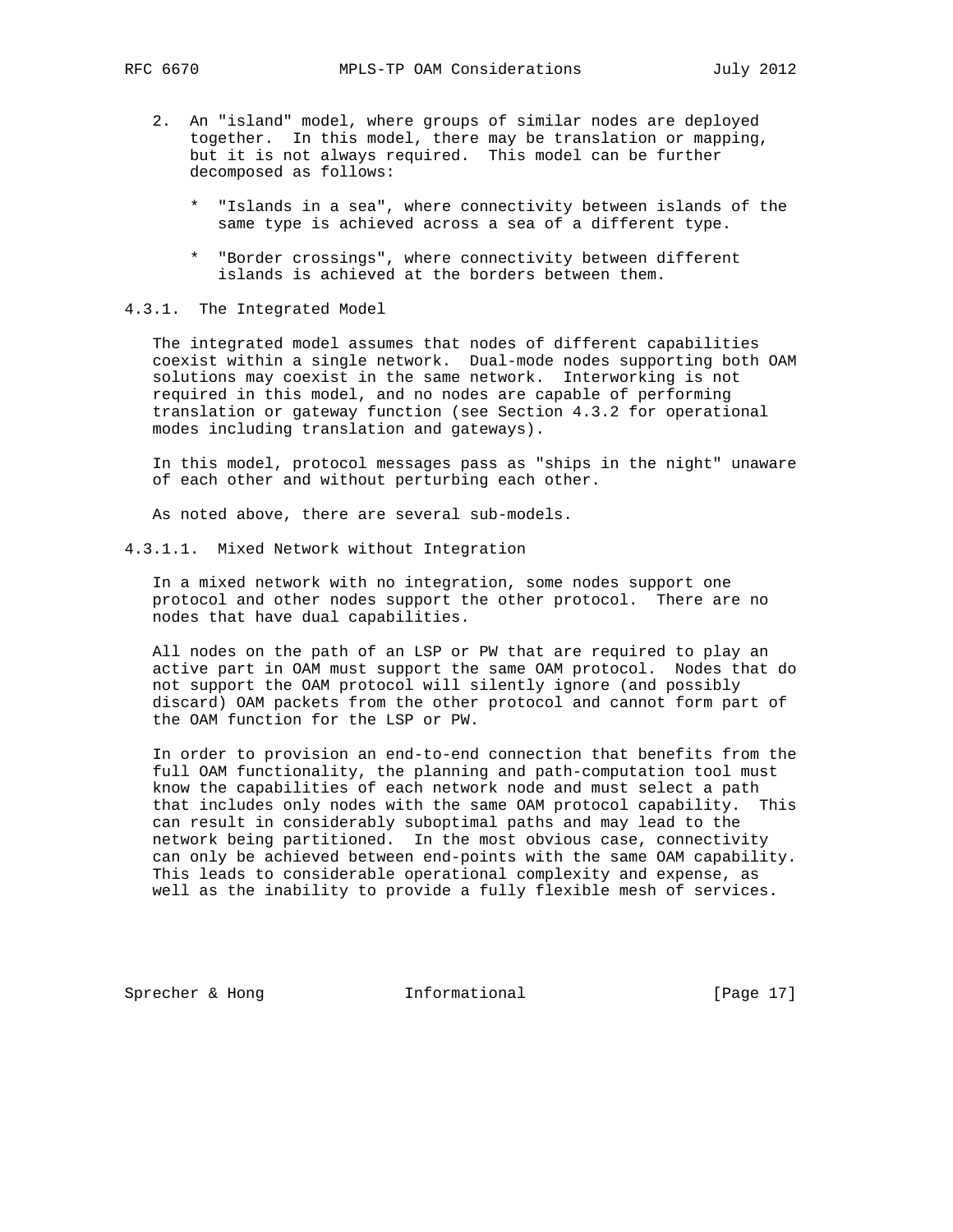In the event of dynamic network changes (such as fast reroute) or if misconnectivity occurs, nodes of mismatched OAM capabilities may become interconnected. This will disrupt traffic delivery because end-to-end continuity checks may be disrupted, and it may be hard or impossible to diagnose the problem because connectivity verification and route trace functions will not work properly.

# 4.3.1.2. Partial Integration

 In a partially integrated network, the network described in Section 4.3.1.1 is enhanced by the addition of a number of nodes with dual capabilities. These nodes do not possess gateway or translation capabilities (this is covered in Section 4.3.2), but each such node can act as a transit point or end-node for an LSP or PW that uses either OAM protocol.

 Complexity of network operation is not eased, but there is greater connectivity potential in the network.

# 4.3.1.3. Dual Mode

 Dual mode is a development of partial integration (Section 4.3.1.2) such that all nodes in the network are capable of both OAM protocols. As in that section, these nodes do not possess gateway or translation capabilities (this is covered in Section 4.3.2), but each such node can act as a transit point or end-node for an LSP or PW that uses either OAM protocol. Thus, every LSP or PW in the network can be configured to use either of the OAM protocols.

 However, it seems unlikely that an operator would choose which OAM protocol to use on a per-LSP or per-PW basis. That would lead to additional complexity in the management system and potential confusion if additional diagnostic analytics need to be performed. This mode increases the complexity of implementation, deployment, and operation without adding to the function within the network (since both OAM solutions provide the same level of function), so this mode would not be selected for deployment except, perhaps, during migration of the network from one OAM protocol to the other.

### 4.3.2. The Island Model

 In the island model, regions or clusters of nodes with the same OAM capabilities are grouped together. Tools to interconnect the technologies are deployed based on layered networking or on interworking between the protocols. These lead to the two sub-models described in the sections that follow.

Sprecher & Hong **Informational** [Page 18]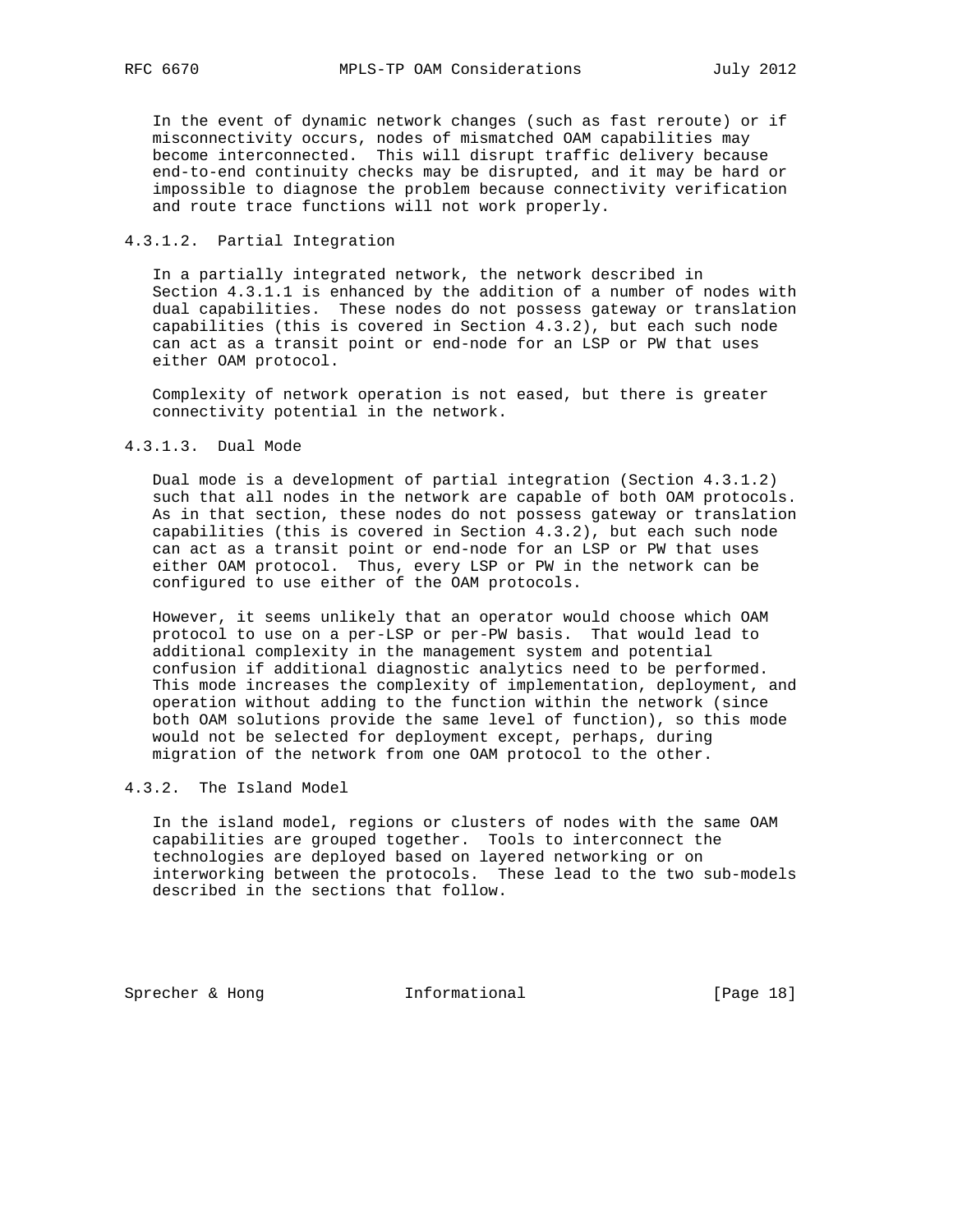# 4.3.2.1. Islands in a Sea

 One way to view clusters of nodes supporting one OAM protocol is as an island in a sea of nodes supporting the other protocol. In this view, tunnels are used to carry LSPs or PWs using one OAM type across the sea and into another island of a compatible OAM type. The tunnel in this case is an LSP utilizing the OAM protocol supported by the nodes in the sea. Theoretically, an island can be as small as one node, and the strait between two islands can be as narrow as just one node.

 Layering in this way is an elegant solution to operating two protocols simultaneously and is, of course, used to support different technologies (such as MPLS over optical). However, in such layering deployments, there is no simple integration of OAM between the layers, and the OAM in the upper layer must regard the tunnel as a single hop with no visibility into the OAM of the lower layer. Diagnostics within the upper layer are complicated by this "hiding" of the nodes along the path of the tunnel in the lower layer.

 In the scenarios described so far, both ends of each connection have been placed in islands of compatible OAM types. It is possible to achieve connectivity between a node in an island and a node in the sea if the end-point in the sea has dual capabilities (i.e., can be viewed as a single-node island).

 A number of islands may lie along the path between end-points, necessitating the use of more than one tunnel. To further complicate matters, the islands may lie in an inland sea so that it is necessary to nest tunnels.

 Regardless of the scenario, operating such tunnels/layers adds to the management complexity and expense. Furthermore, it should be noted that in an MPLS network there is often a call for any-to-any connectivity. That is, any node in the network may need to establish an LSP or a PW to any other node in the network. As previously noted, the end-points of any LSP or PW must support the same OAM type in the islands-in-a-sea model, so this tends to imply that all, or nearly all, nodes will end up needing to support both OAM protocols.

 The use of tunnels can also degrade network services unless carefully coordinated. For example, a service in the upper layer may be provisioned with protection so that a working and backup path is constructed using diverse paths to make them robust against a single failure. However, the paths of the tunnels (in the lower layer) are not visible to the path computation in the upper layer, with the risk that the upper layer working and protection paths share a single point of failure in the lower layer. Traffic engineering techniques

Sprecher & Hong **Informational** [Page 19]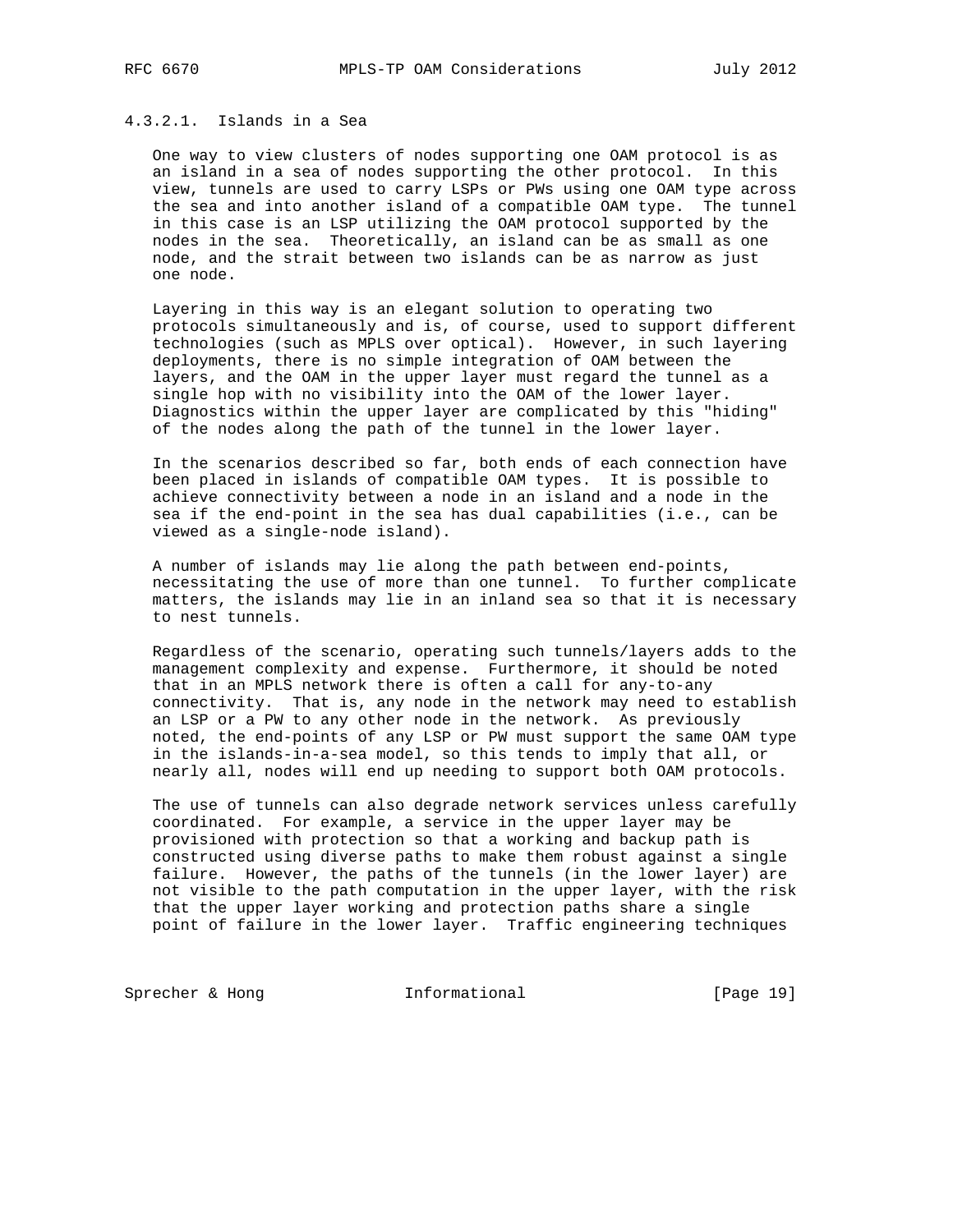have been developed to resolve this type of issue, but they add significant complexity to a system that would be a simple flat network if only one OAM technology was used.

4.3.2.2. Border Crossings

 Instead of connecting islands with tunnels across the sea, islands of different types can be connected directly so that the LSP or PW transits the series of islands without tunneling. In this case, protocol translation is performed each time the LSP/PW crosses a border between islands that use a different OAM protocol.

 In principle, this makes for a straightforward end-to-end connection. However, protocol translation presents a number of issues, as described in Section 3. The complexity is that in planning the end-to-end connection, gateways with protocol translation capabilities must be selected to lie on the path.

5. The Argument for Two Solutions

 The decision to define and develop an alternative MPLS-TP OAM solution was based on several assertions:

- o The IETF solution is taking too long to standardize.
- o Commonality with Ethernet solutions is beneficial.
- o There are two different application scenarios.
- o There is no risk of interaction between the solutions.
- o The market should be allowed to decide between competing solutions.

The following sections look briefly at each of these claims.

5.1. Progress of the IETF Solution

 The MPLS-TP OAM work carried out within the IETF is the product of joint work within the IETF and ITU-T communities. That is, all interested parties share the responsibility for progressing this work as quickly as possible. Since the work is contribution-driven, there is no reason to assume that consensus on the technical content of the work could be reached any more quickly.

 Opening discussions on a second solution seems certain to increase the workload and will only slow down the speed at which consensus is reached.

Sprecher & Hong **Informational** [Page 20]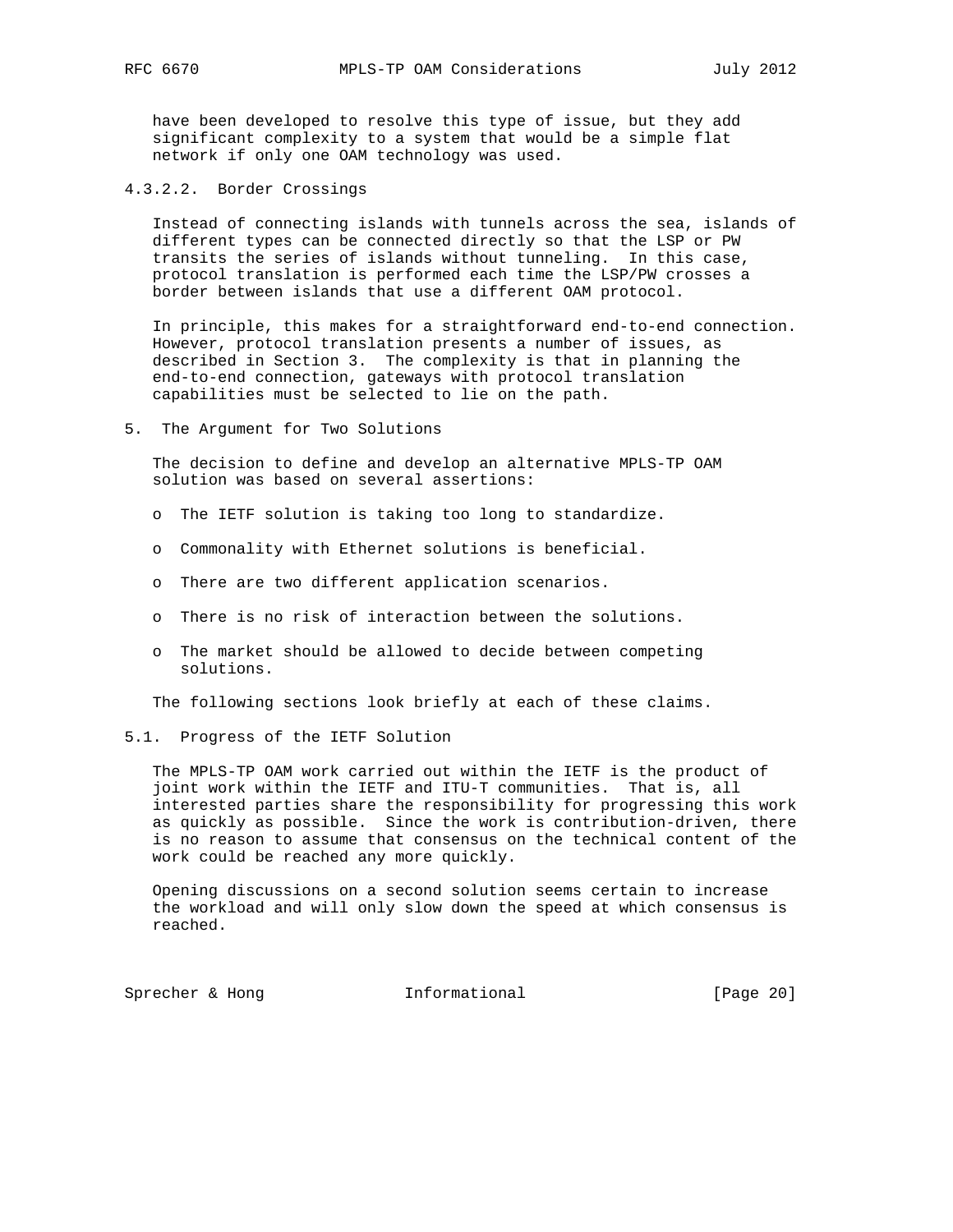The core work on MPLS-TP OAM within the IETF was completed, and the specifications were published as RFCs. For more information, see [ISOCAnnounce].

5.2. Commonality with Ethernet OAM

 Ethernet can be used to build packet transport networks, and so there is an argument that Ethernet and MPLS-TP networks will be operated as peers. Examining the issues of end-to-end connections across mixed networks, many of the same issues as those discussed in Section 4 arise. If a peer networking gateway model (see Section 4.3.2.2) is applied, there is a strong argument for making the OAM technologies as similar as possible.

 While this might be a valid discussion point when selecting the single OAM solution for MPLS-TP, it is countered by the need to achieve OAM consistency between MPLS and MPLS-TP networks. One might make the counter-argument that if there is a strong need to make MPLS-TP as similar as possible to Ethernet, it would be better to go the full distance and simply deploy Ethernet.

 Furthermore, the approach of a second MPLS-TP OAM protocol does not resolve anything. Since MPLS-TP is not Ethernet, a gateway will still be needed. This would constitute a second MPLS-TP OAM, so additional gateways or interworking functions will be needed because coexistence is inevitable, as described in the rest of this document.

 Additionally, it may be claimed that implementation can be simplified if the OAM solution developed for MPLS-TP is similar to Ethernet OAM. This would apply both in the hardware/software implementing the OAM, and at the server-to-client interface where OAM-induced fault status is reported. The questions here are very much implementation dependent, as the necessary function is contained within individual nodes. The counter-argument is that implementation simplicity can also be achieved by making MPLS-TP OAM similar to MPLS OAM, especially since the client technology may well be IP/MPLS and since MPLS is an end-to-end technology.

5.3. Different Application Scenarios

 It has been suggested that two different applications of MPLS-TP exist: Packet Switched Networks (PSNs) and Packet Transport Networks (PTNs). These applications have not been documented in the IETF, and most of the support for this idea has been documented by the ITU-T [TD522].

Sprecher & Hong **Informational** [Page 21]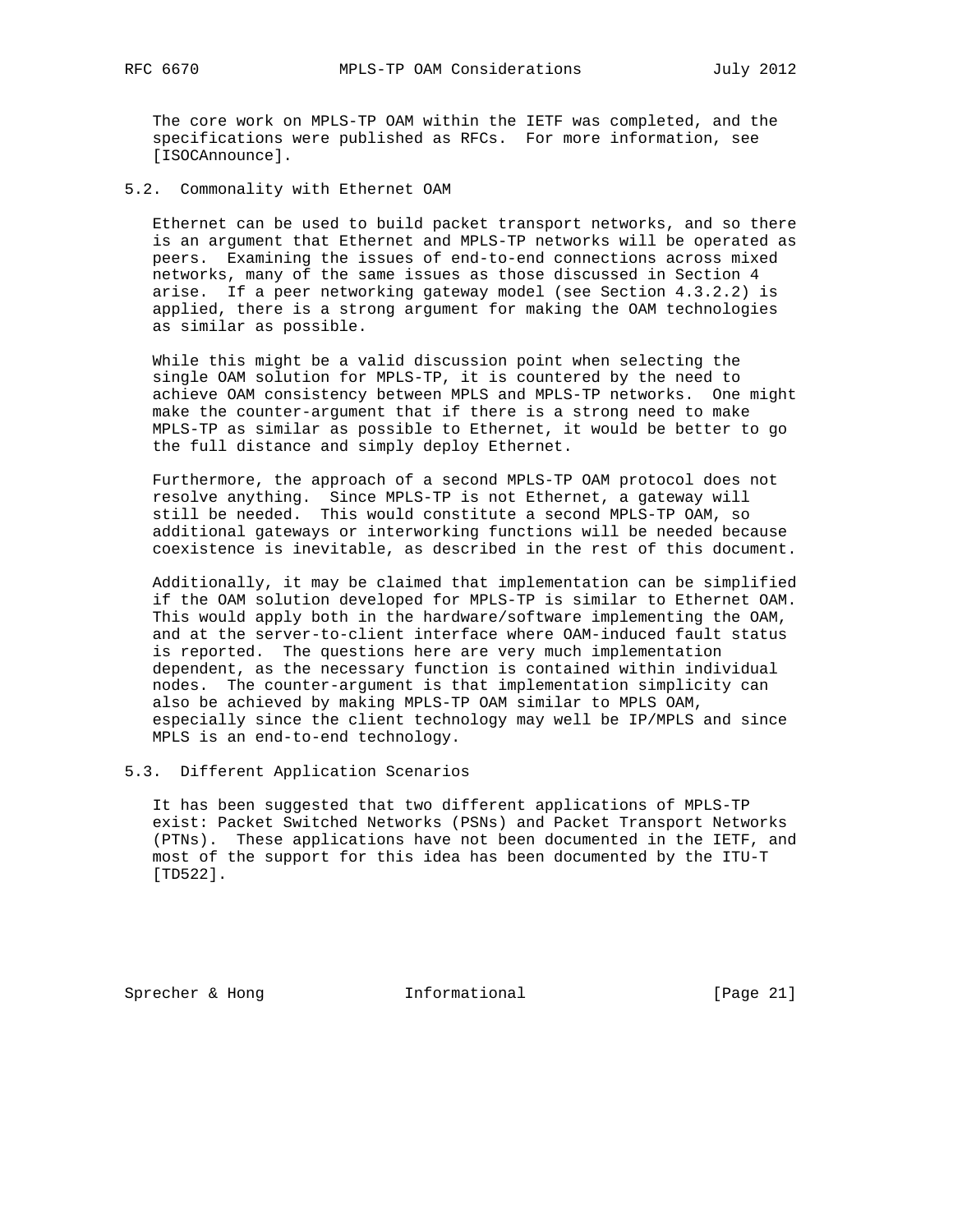One of the stated differences between these applications lies in the OAM tools that are required to support the distinct operational scenarios. The OAM used in a PSN should be similar to that used in an MPLS network (and so should be the MPLS-TP OAM defined in the IETF), while the OAM used in a PTN should provide the same operational experience as that found in SONET/SDH and Optical Transport Networks (OTNs).

 The basic MPLS-TP OAM requirements in [RFC5654] make this point as follows:

 Furthermore, for carriers it is important that operation of such packet transport networks should preserve the look-and-feel to which carriers have become accustomed in deploying their optical transport networks, while providing common, multi-layer operations, resiliency, control, and multi-technology management.

 Thus, the look and feel of the OAM has been a concern in the design of MPLS-TP from the start, and the solutions that have been defined in the IETF were designed to comply with the requirements and to provide operational behavior, functionality, and processes similar to those available in existing transport networks. In particular, the toolset supports the same controls and indications as those present in other transport networks, and the same management information model can be used to support the MPLS-TP OAM tools (in areas where the technology type is irrelevant).

 It is important to note that the operational look and feel does not determine the way in which OAM function is achieved. There are multiple ways of achieving the required functionality while still providing the same operational experience and supporting the same management information model. Thus, the OAM protocol solution does not dictate the look and feel, and the demand for a particular operational experience does not necessitate the development of a second OAM protocol.

# 5.4. Interaction between Solutions

 Section 3 of this document discusses how network convergence occurs and indicates that where two MPLS-TP solutions exist, they are in fact very likely to appear either in the same network or at gateways between networks in order to provide end-to-end OAM functionality.

 Indeed, since nodes offering either solution are likely to both be branded as "MPLS-TP", and since network interoperation (as described in Section 4) demands the existence of some nodes that are either dual-mode or act as protocol translators/gateways, there is considerable likelihood of the two OAM solutions interacting through

Sprecher & Hong **Informational** [Page 22]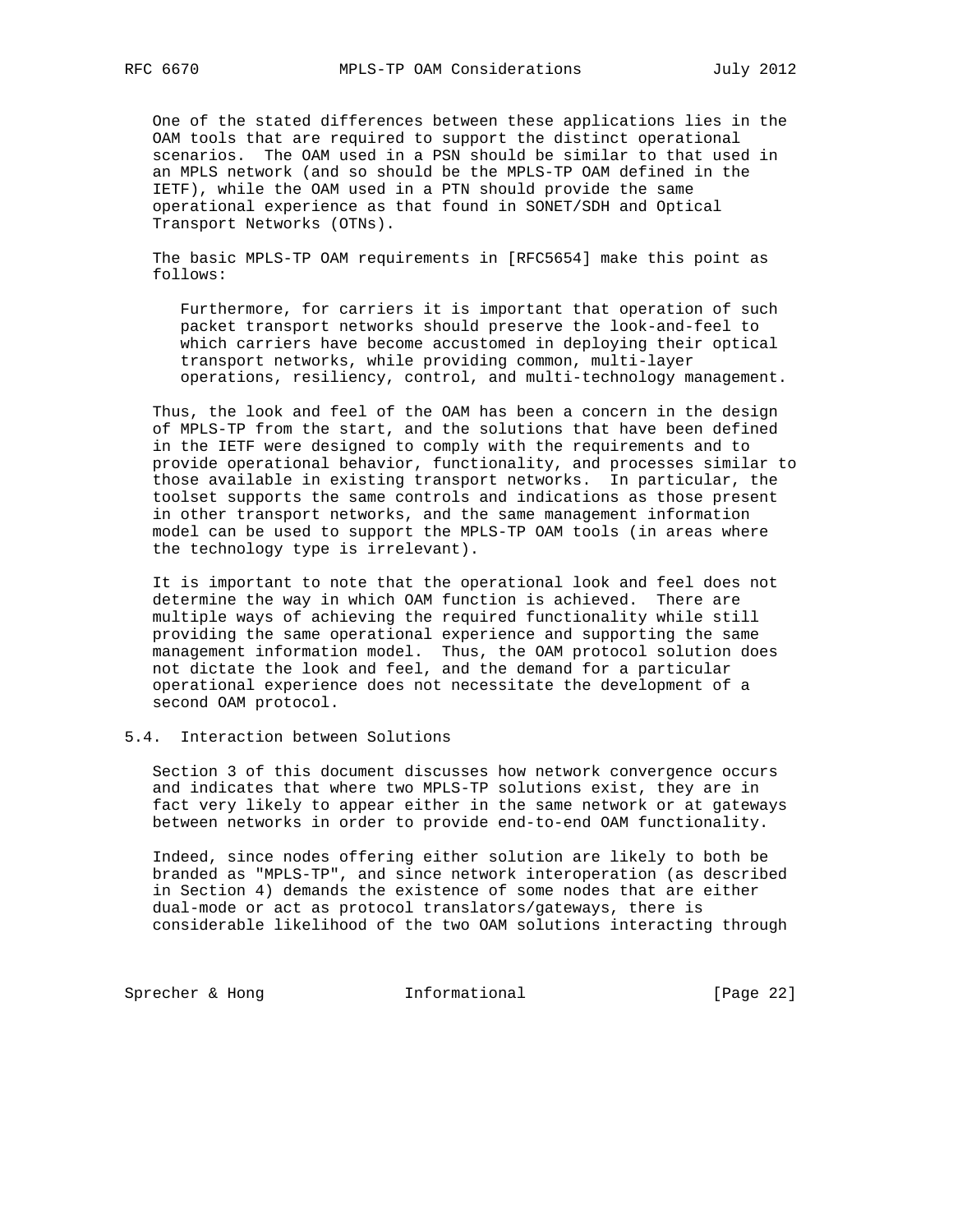design or through accident. When a node is capable of supporting both OAM protocols, it must be configured to support the correct protocol for each interface and LSP/PW. When a device has interfaces that offer different MPLS-TP OAM functions, the risk of misconfiguration is significant. When a device is intended to support end-to-end connections, it may need to translate, map, or tunnel to accommodate both protocols.

 Thus, the very existence of two OAM protocols within the common MPLS-TP family makes copresence and integration most likely.

## 5.5. Letting the Market Decide

 When two technologies compete, it is common to let the market decide which one will survive. Sometimes the resolution is quite fast, and one technology dominates the other before there is widespread deployment. Sometimes it takes considerable time before one technology overcomes the other, perhaps because one technology has become entrenched before the emergence of the other, as in the case of MPLS replacing ATM. In more cases, however, the market does not select in favor of one technology or the other -- as in many of the cases described in Sections 4 and 5 of this document, sometimes both technologies continue to live in the network.

 Letting the market decide is not a cheap option. Even when the resolution is rapid, equipment vendors and early adopters pay the price of both technologies. When it takes longer to determine which technology is correct, there will be a period of coexistence followed by the need to transition equipment from the losing solution to the winning one. In the cases where no choice is made, the network is permanently complicated by the existence of the competing technologies.

 In fact, the only time when allowing the market to decide can be easily supported is when the competing technologies do not overlap. In those cases -- for example, different applications in the user space -- the core network is not perturbed by the decision-making process, and transition from one technology to the other is relatively painless. This is not the case for MPLS-TP OAM; coexistence while the market determines the correct approach would be expensive, while the necessary transition after the decision has been made would be difficult and costly.

Sprecher & Hong **Informational** [Page 23]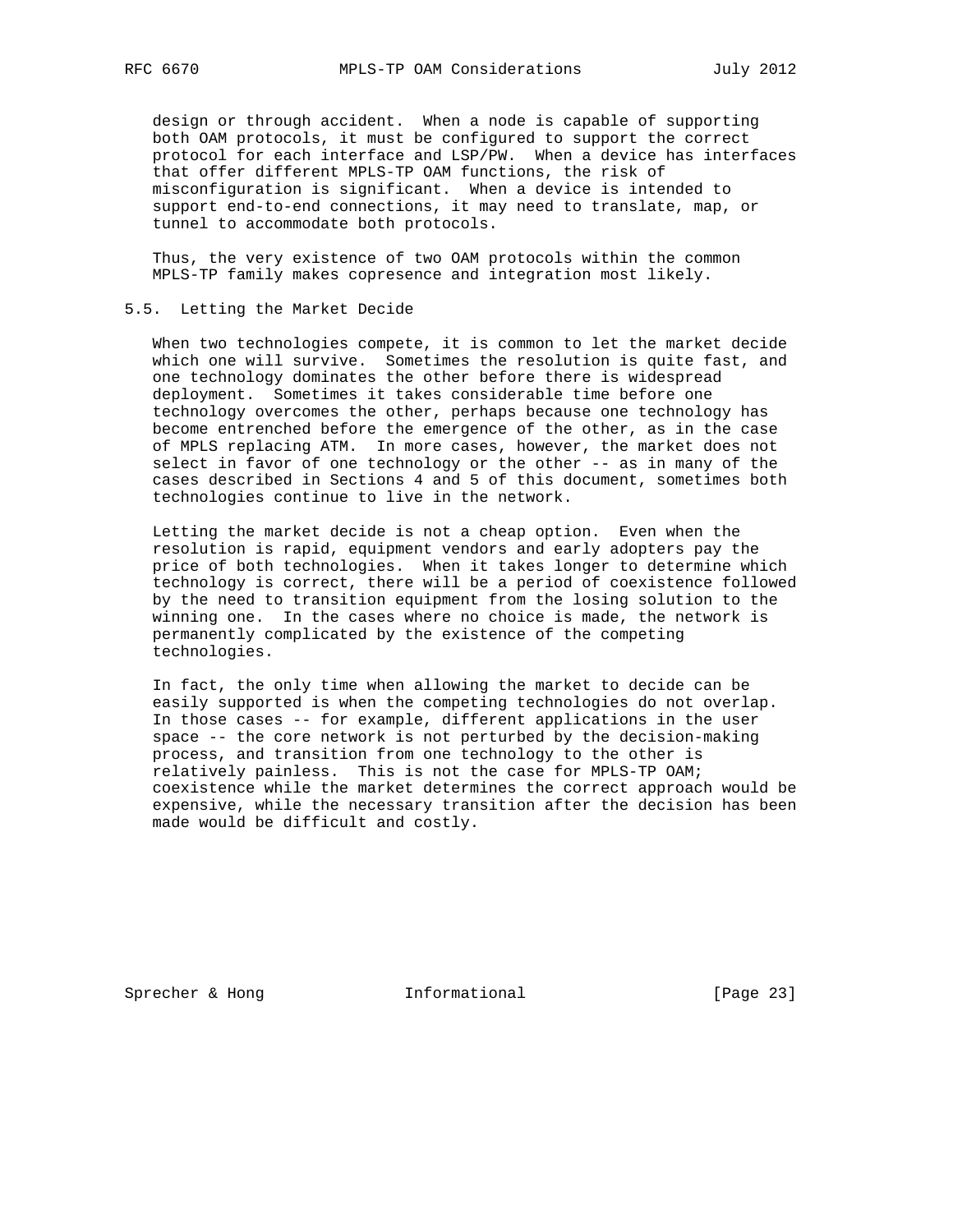## 6. Security Considerations

This informational document does not introduce any security issues.

 However, it should be noted that the existence of two OAM protocols raises a number of security concerns:

- o Each OAM protocol must be secured. This leads to the existence of two security solutions that each need configuration and management. The increased complexity of operating security mechanisms tends to reduce the likelihood of them being used in the field and so increases the vulnerability of the network. Similarly, the existence of two security mechanisms raises the risk of misconfiguration.
- o One OAM protocol may be used as a vector to attack the other. Inserting an OAM message of the other OAM protocol onto a link may cause the service to be disrupted and, because some nodes may support both OAM protocols, it may be possible to cause the disruption at a remote point in the network.
- o Securing a network protocol is not a trivial matter for protocol designers. Duplicating design effort is unlikely to result in a stronger solution and runs the risk of diluting the effort and creating two less-secure solutions.
- 7. Acknowledgments

 Thanks to Brian Carpenter, Tom Petch, Rolf Winter, Alexander Vainshtein, Ross Callon, Malcolm Betts, and Martin Vigoureux for their review and useful comments.

 Thanks to Huub van Helvoort for supplying text and history about SONET/SDH.

- 8. References
- 8.1. Normative References
	- [RFC5654] Niven-Jenkins, B., Ed., Brungard, D., Ed., Betts, M., Ed., Sprecher, N., and S. Ueno, "Requirements of an MPLS Transport Profile", RFC 5654, September 2009.
	- [RFC5860] Vigoureux, M., Ed., Ward, D., Ed., and M. Betts, Ed., "Requirements for Operations, Administration, and Maintenance (OAM) in MPLS Transport Networks", RFC 5860, May 2010.

Sprecher & Hong **Informational** [Page 24]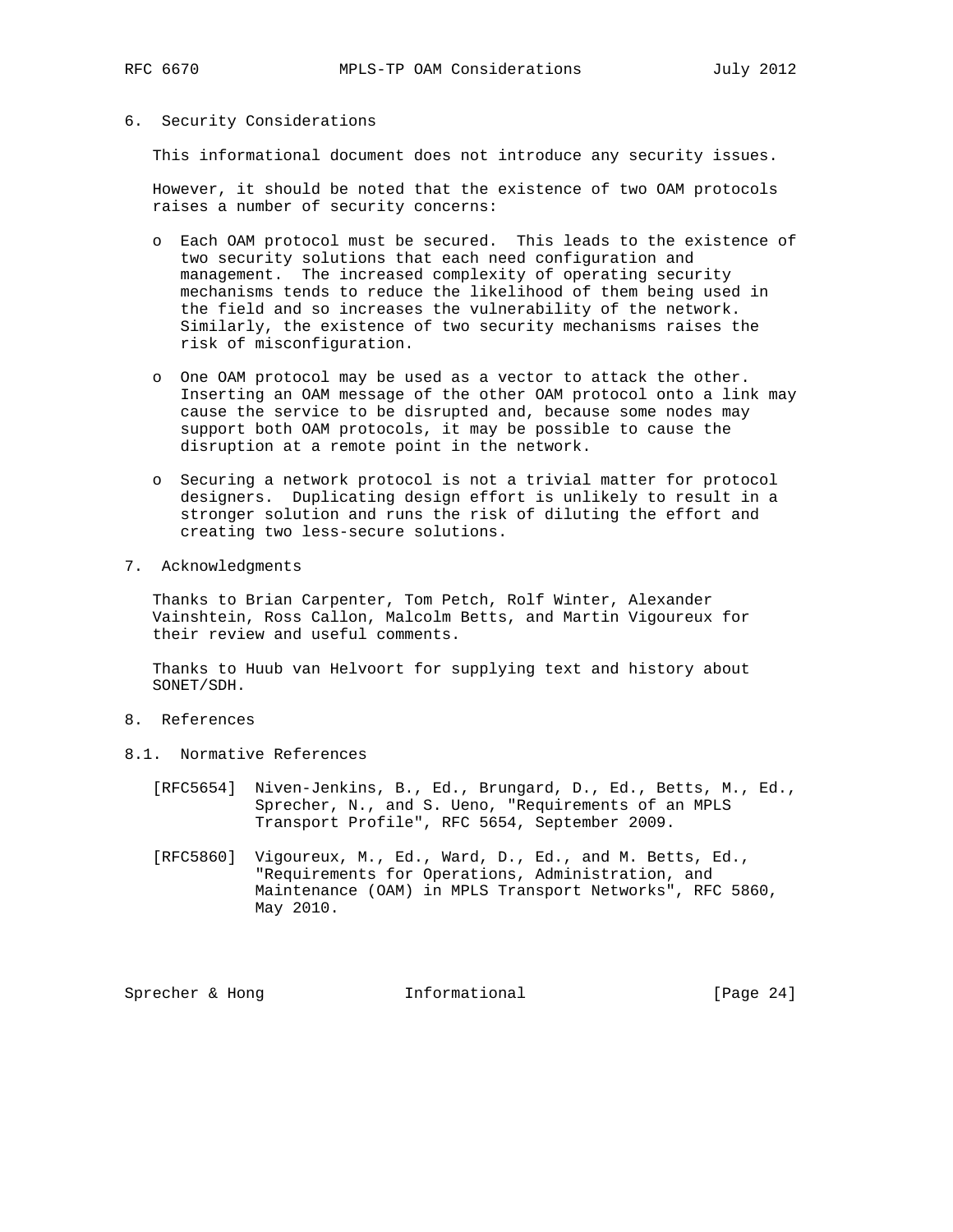# 8.2. Informative References

- [RFC1958] Carpenter, B., Ed., "Architectural Principles of the Internet", RFC 1958, June 1996.
- [RFC4553] Vainshtein, A., Ed., and YJ. Stein, Ed., "Structure- Agnostic Time Division Multiplexing (TDM) over Packet (SAToP)", RFC 4553, June 2006.
- [RFC4929] Andersson, L., Ed., and A. Farrel, Ed., "Change Process for Multiprotocol Label Switching (MPLS) and Generalized MPLS (GMPLS) Protocols and Procedures", BCP 129, RFC 4929, June 2007.
- [RFC5086] Vainshtein, A., Ed., Sasson, I., Metz, E., Frost, T., and P. Pate, "Structure-Aware Time Division Multiplexed (TDM) Circuit Emulation Service over Packet Switched Network (CESoPSN)", RFC 5086, December 2007.
- [RFC5087] Stein, Y(J)., Shashoua, R., Insler, R., and M. Anavi, "Time Division Multiplexing over IP (TDMoIP)", RFC 5087, December 2007.
- [RFC5317] Bryant, S., Ed., and L. Andersson, Ed., "Joint Working Team (JWT) Report on MPLS Architectural Considerations for a Transport Profile", RFC 5317, February 2009.
- [RFC5921] Bocci, M., Ed., Bryant, S., Ed., Frost, D., Ed., Levrau, L., and L. Berger, "A Framework for MPLS in Transport Networks", RFC 5921, July 2010.

#### [OAM-OVERVIEW]

 Mizrahi, T., Sprecher, N., Bellagamba, E., and Y. Weingarten, "An Overview of Operations, Administration, and Maintenance (OAM) Mechanisms", Work in Progress, March 2012.

- [Y.Sup4] "Supplement on transport requirements for T-MPLS OAM and considerations for the application of IETF MPLS technology", ITU-T Y.1300-series Supplement 4, January 2008.
- [G.707] "Network node interface for the synchronous digital hierarchy (SDH)", ITU-T Recommendation G.707, January 2007.

Sprecher & Hong **Informational** [Page 25]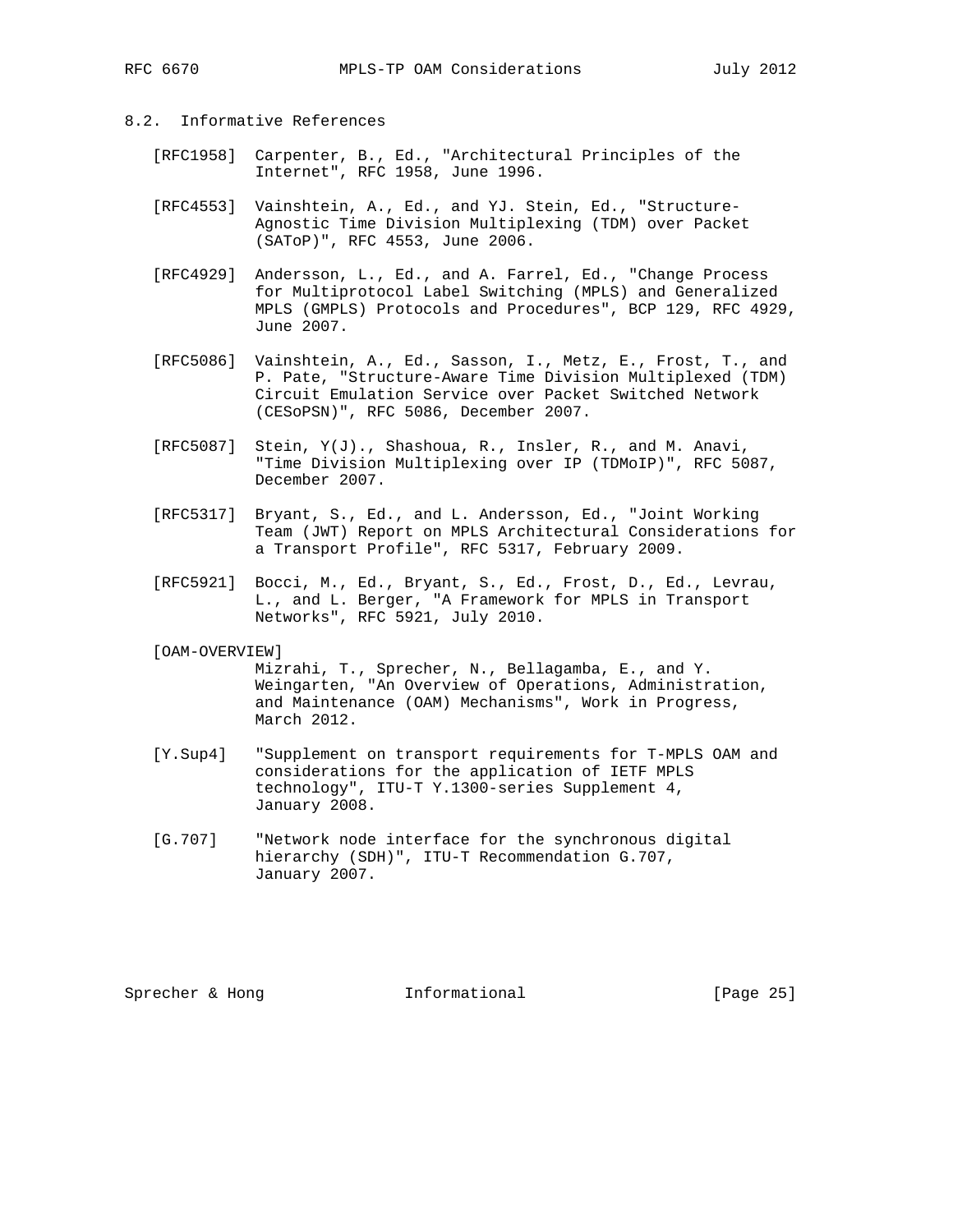- [TD7] "IETF and ITU-T cooperation on extensions to MPLS for transport network functionality", ITU-T TD7 (WP3/SG15), December 2008.
- [TD522] "Clarification of the PTN/solution X environment", ITU-T TD522 (WP3/SG15), February 2011.
- [LS26] "Cooperation Between IETF and ITU-T on the Development of MPLS-TP", ITU-T COM 15-LS26-E, December 2008, <http://datatracker.ietf.org/documents/LIAISON/ file596.pdf>.

#### [DesignReport]

 "MPLS-TP OAM Analysis", Proc. IETF 75, Stockholm, Sweden, July 2009, <http://www.ietf.org/proceedings/75/slides/ mpls-17/mpls-17\_files/frame.htm>.

[ISOCAnnounce]

 "Milestone Achieved in Internet Carrier Network Standards - Multiprotocol Label Switching Transport Profile (MPLS-TP) Specifications Published", Internet Society, December 2011, <http://www.isoc.org/standards/mpls.shtml>.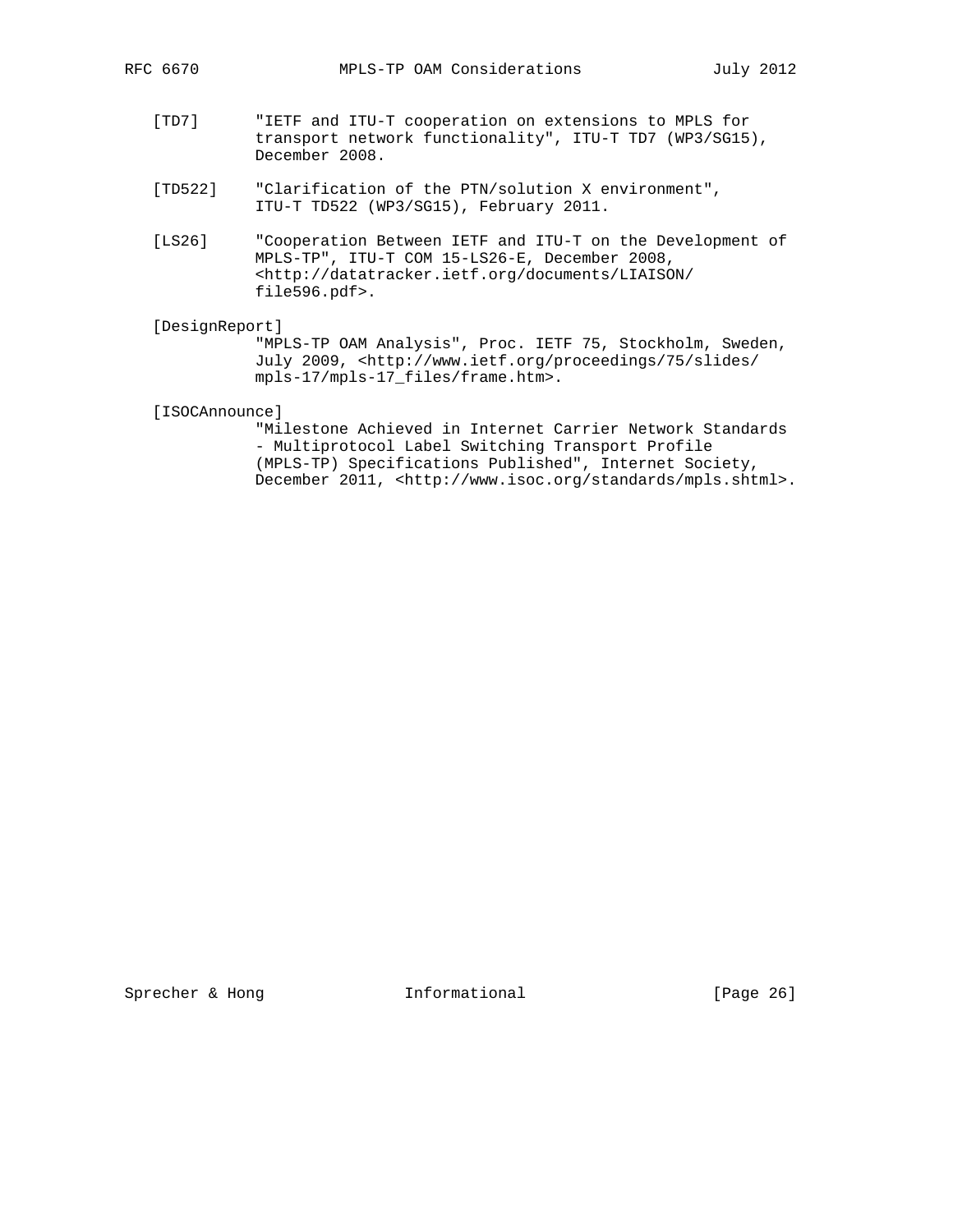Appendix A. Examples of Interworking Issues in the Internet

 It is, of course, right to observe that there are a number of instances of multiple protocols serving the same purpose that have arisen within the Internet. It is valuable to examine these examples to understand what issues they have caused and how they have been mitigated.

# A.1. IS-IS/OSPF

 IS-IS and OSPF are two competing link-state IGP routing protocols that derive from the same root technology and that, for political and personality reasons, were never reconciled prior to wide-scale deployment. It is an accident of history that one of these protocols did not gain overwhelming deployment and so force the other into retirement.

 The existence of these two widely deployed and highly functional competing IGPs doubles the cost of link-state IGP maintenance and deployment in the Internet. This is a situation that will almost certainly continue for the lifetime of the Internet. Although the Internet is clearly successful and operates well, the existence of these two IGPs forces router vendors to implement both protocols (doubling the protocol cost of all routers even when an operator only wants to deploy one of the protocols), forcing the operator to make an active choice between IGPs during deployment and requiring a gateway function between the islands of protocol use.

 A mitigating factor in this specific case is that, owing to the way networks are partitioned for administrative and scaling reasons, there already existed a gateway routing protocol called BGP that propagates a summarized form of the IGP reachability information throughout the Internet. BGP means that there is actually no requirement for IS-IS and OSPF to interwork directly: that is, there is no need for a translation function between OSPF and IS-IS, and the two IGPs can continue to exist without impacting the function of the Internet. Thus, unlike the situation with MPLS OAM, the choice of IGP protocol is truly a local decision; however, there is a cost to BGP implementations that must support interactions with both OSPF and IS-IS.

Sprecher & Hong **Informational** [Page 27]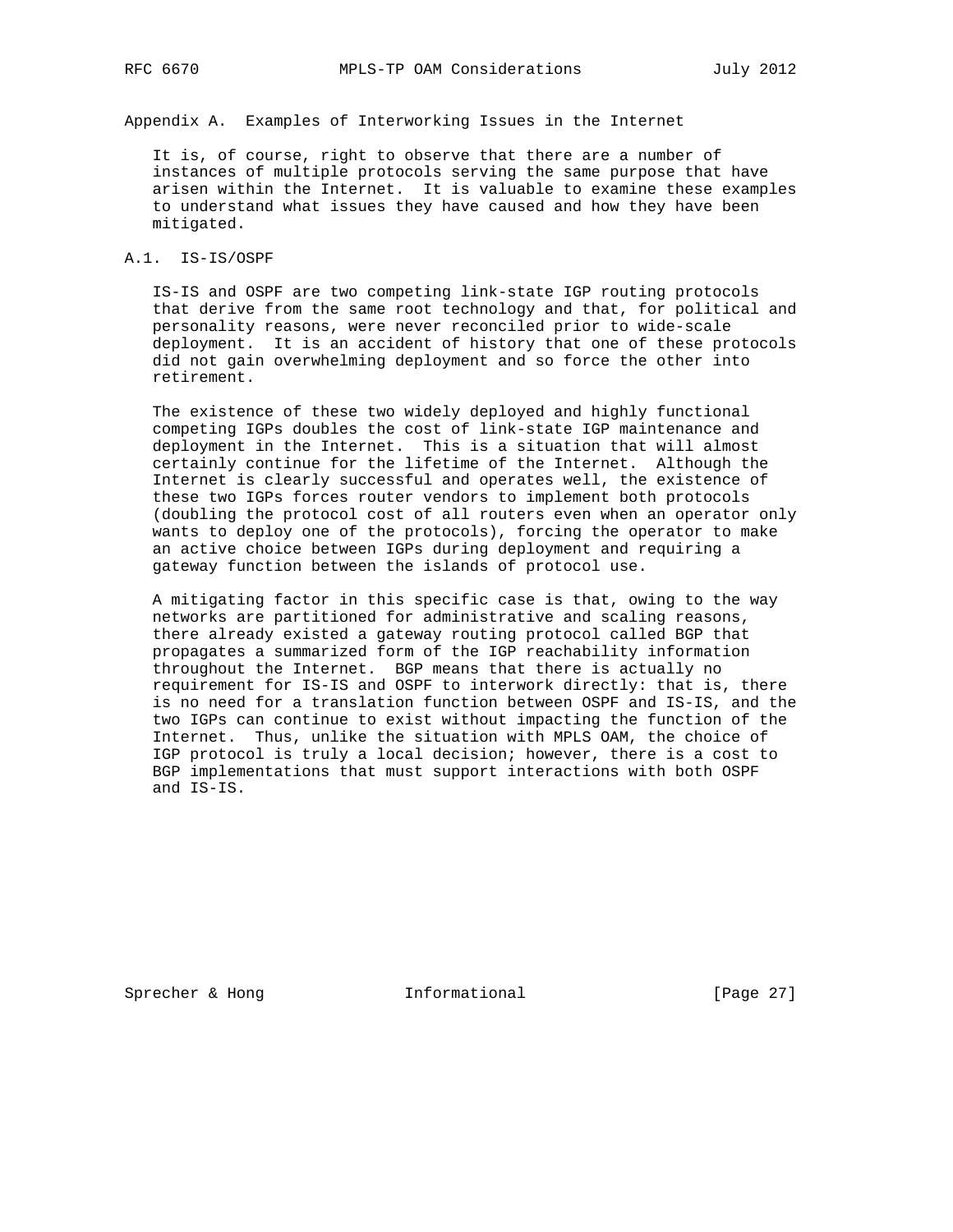#### A.2. Time Division Multiplexing Pseudowires

 The IETF's PWE3 working group has published the specification of three different TDM PW types. This happened after considerable effort to reach a compromise failed to reduce the set of options.

- o SAToP is a relatively simple design. It is a Proposed Standard RFC [RFC4553] and is the mandatory-to-implement, default mode of operation.
- o CESoPSN [RFC5086] and TDMoIP [RFC5087] are more complex approaches with different degrees of bandwidth efficiency optimized for different applications. They are both published as Informational RFCs.

 In this case, all implementations must include the default mode of operation (SAToP). This means that end-to-end operation is guaranteed: an operator can select equipment from any vendor in the knowledge that he will be able to build and operate an end-to-end TDM PW service.

 If an operator wishes to deploy a TDM PW optimized for a specific application, he may select equipment from a vendor offering CESoPSN or TDMoIP in addition to SAToP. Provided that all of his equipment and his management system can handle the optimized approach, he can run this in his network, but he has to carry the cost of selecting, purchasing, configuring, and operating the extended mode of operation.

 This situation is far from ideal, and it is possible that long-distance, multi-operator optimized TDM PWs cannot be achieved. However, the existence of a default mode implemented in all devices helps to reduce pain for the operator and ensures that simpler end-to-end operation is always available. Additionally, the growth of other protocols is acting to diminish the use of long-distance TDM circuits, making this a self-limiting problem.

## A.3. Codecs

 The n-squared codec interworking problem was brought to the attention of the IETF by the ITU-T when the IETF started its work on a royalty free codec suitable for use in the Internet. Every time a new codec is deployed, translation between it and all other deployed codecs must be available within the network; each participating node must be able to handle the new codec. Translation between codecs is expensive and can lead to reduced quality.

Sprecher & Hong **Informational** [Page 28]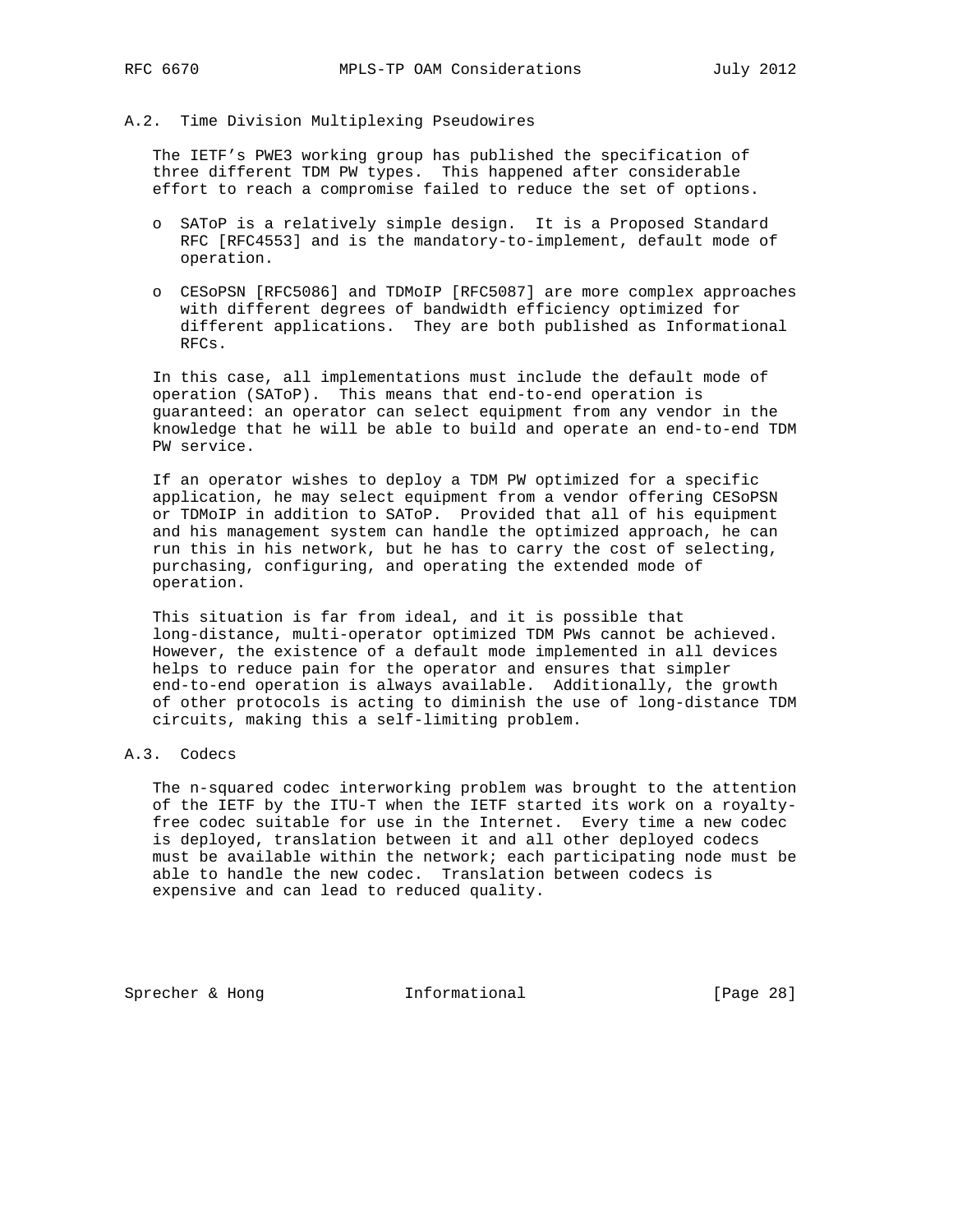This problem seriously constrains the addition of new codecs to the available set, and new codecs are only designed and released when there is a well-established need (such as a major difference in functionality).

 The application layer of the Internet is, however, predicated on a business model that allows for the use of shared, free, and open-source software; this model requires the existence of a royalty-free codec. This, together with the specific characteristics of transmission over lossy packet networks, comprised requirements equivalent to a major difference in functionality and led to work in the IETF to specify a new codec.

 The complexity, economic, and quality costs associated with interworking with this new codec will need to be factored into the deployment model. This, in turn, may adversely affect its adoption and the viability of its use in the Internet.

## A.4. MPLS Signaling Protocols

 There are three MPLS signaling control protocols used for distributing labels to set up LSPs and PWs in MPLS networks: LDP, RSVP - Traffic Engineering (RSVP-TE), and GMPLS.

 The application domain for each of these protocols is different, and unlike the OAM situation, there is limited requirement for interworking between the protocols. For example, although one provider may use LDP to set up LSPs while its peer uses RSVP-TE, connectivity between the two providers usually takes place at the IP layer.

 It should be noted that the IETF initially worked on another signaling protocol called Constraint-based Routed LDP (CR-LDP) with variants applicable to MPLS and GMPLS. The development of this protocol was allowed to progress in parallel with RSVP-TE. However, once it was possible to determine that the solution preferred by the community of vendors and operators was RSVP-TE, the IETF terminated all further work on CR-LDP. No translation function or gateway point interfacing RSVP-TE to CR-LDP was ever proposed.

### A.5. IPv4 and IPv6

 If there were ever an example of why protocol interworking is to be avoided if at all possible, it is the transition from IPv4 to IPv6.

 The reasons for introducing IPv6 into the Internet are well known and don't need discussion here. IPv6 was not introduced as a competitor to IPv4 but rather as a planned replacement. The need for the

Sprecher & Hong **Informational** [Page 29]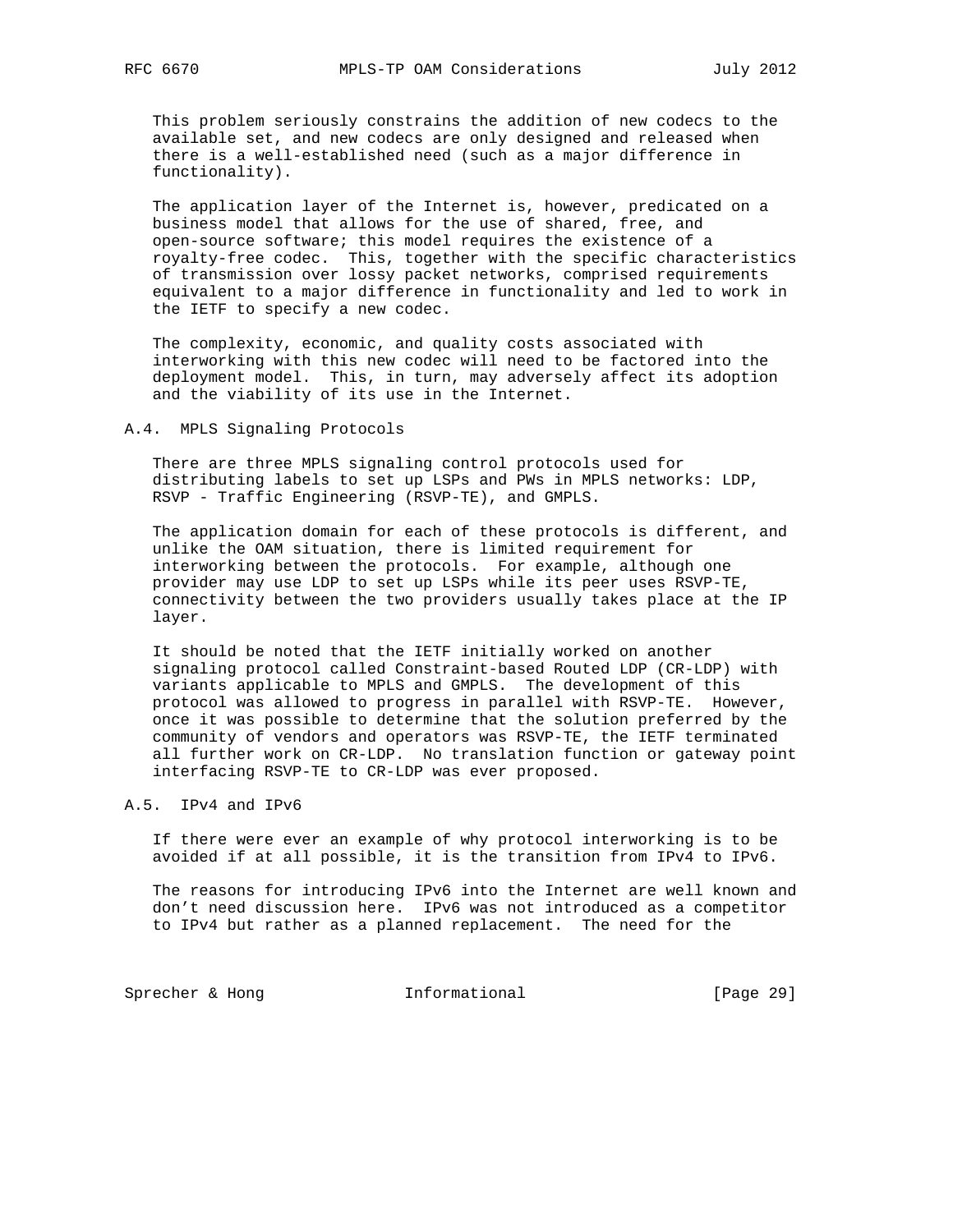transition to IPv6 arose from the expansion of the network size beyond the wildest dreams of the creators of the Internet and from the consequent depletion of the IPv4 address space.

 This transition has proved to be the hardest problem that the IETF has ever addressed. The invention and standardization of IPv6 were straightforward by comparison, but it has been exceptionally difficult to migrate networks from one established protocol to a new protocol.

 The early assumption that by the time the IPv4 address space was exhausted IPv6 would be universally deployed failed to materialize due to (understandable) short-term economic constraints. Early migration would have been simpler and less costly than the current plans. The Internet is now faced with the considerable complexity of implementing and deploying interworking functions.

 If anything can be learned from the IPv4/IPv6 experience, it is that every effort should be applied to avoid the need to migrate or jointly operate two protocols within one network. Adding to the mix, a number of issues caused by OAM interworking of MPLS, one of the Internet's core protocols, would be most unwelcome and would complicate matters still further.

Appendix B. Other Examples of Interworking Issues

# B.1. SONET and SDH

 SONET and SDH were defined as competing standards that basically provided the same functionality (simultaneous transport of multiple circuits of differing origin within a single framing protocol). SONET was developed first by ANSI, based on the 24-channel PDH hierarchy existing in North America and Japan. The basic rate is based on DS3. Some time later, ETSI developed SDH based on the 30-channel PDH deployed in Europe. The basic rate is based on E4 (3x DS3). The key difference between PDH and SDH is that the "S" stands for "synchronous" and the "P" for "plesiochronous". Thus, the difference between the technologies is timing related.

 SONET was adopted in the U.S., Canada, and Japan, and SDH in the rest of the world.

Sprecher & Hong **Informational** [Page 30]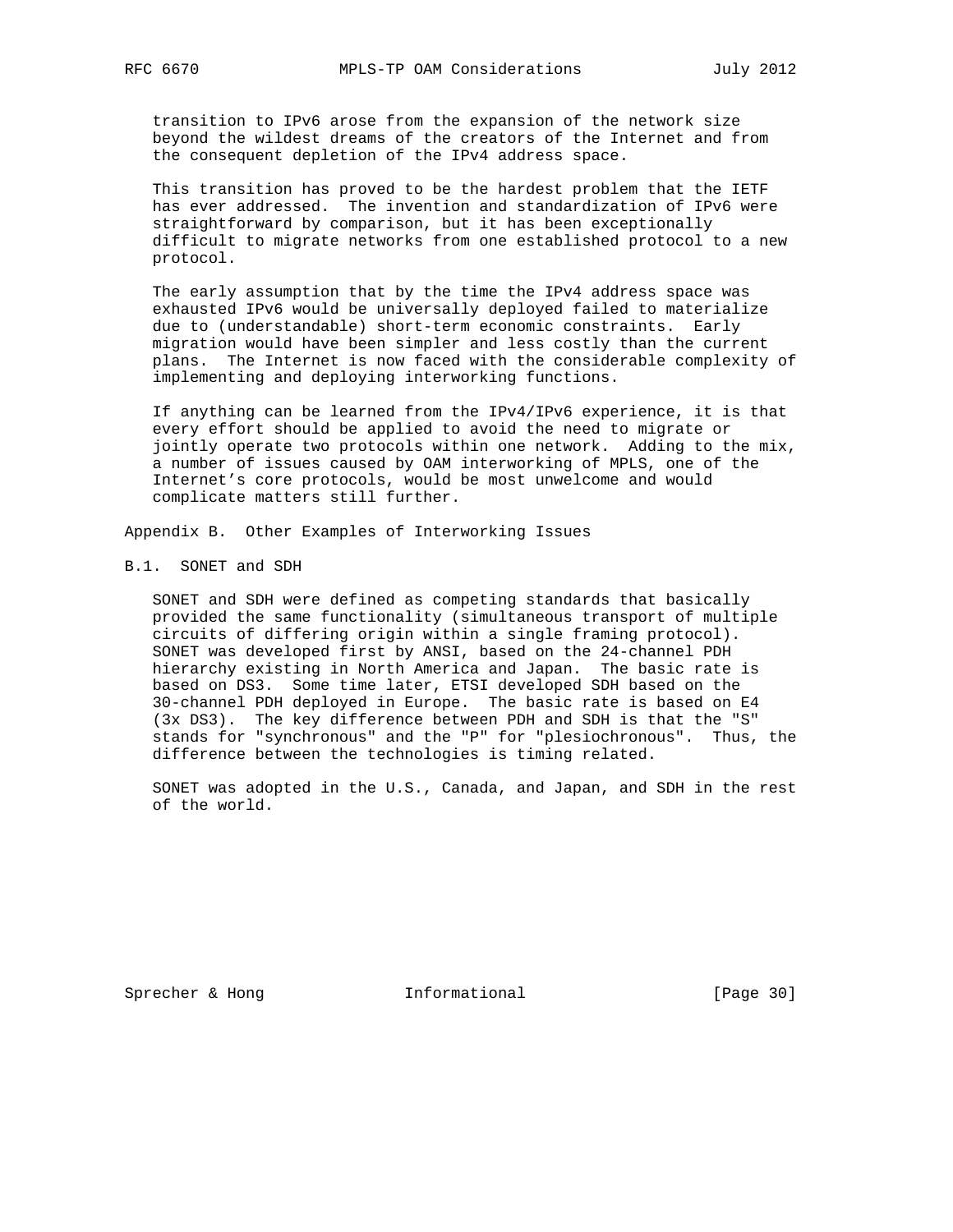Until 1988, the standards were unpublished and under development.

- o The SONET standard ANSI T1.105-1988 was published in 1988.
- o The SDH standard ETSI EN 300 417 was first published in 1992.
- o The compromise SDH/SONET standard ITU-T G.707 was published in 1988 (see below for the nature of this compromise).

 Some implementers were confused by this situation. Equipment manufacturers initially needed to select the market segment they intended to address. The cost of chipsets for a limited market increased, and only a limited number of equipment manufacturers were available for selection in each market.

 Obviously, most equipment vendors wanted to sell their equipment in both regions. Hence, today most chips support both SONET and SDH, and the selection is a matter of provisioning. The impact of the additional function to support both markets has had a mixed impact on cost. It has enabled a higher volume of production, which reduced cost, but it has required increased development and complexity, which increased cost.

 Because the regions of applicability of SONET and SDH are well known, service providers do not need to consider the merits of the two standards and their long-term role in the industry when examining their investment options.

 To be able to deploy SONET and SDH worldwide, the regional SDO experts came together in the ITU-T to define a frame structure and a frame rate that would allow interconnection of SONET and SDH. A compromise was agreed upon and approved in an ITU-T meeting in Seoul in 1988.

 The SDH standard supports both the North American and Japanese 24-channel/T1/T3 hierarchy and the European 30-channel/E1/E4-based hierarchy within a single multiplexing structure. SDH has options for payloads at VC-4 (150 Mb/s) and above. SDH allows T1/T3 services to be delivered in Europe and E1 services to be delivered in North America using a common infrastructure.

 Deployment of an E1-only standard in North America would have required the conversion of all of the 24-channel/T1 deployed equipment and services into the 30-channel/E1 format. Similarly, deployment of a T1-only standard in Europe would have required the conversion of all of the 30-channel/E1 equipment and services into

Sprecher & Hong **Informational** [Page 31]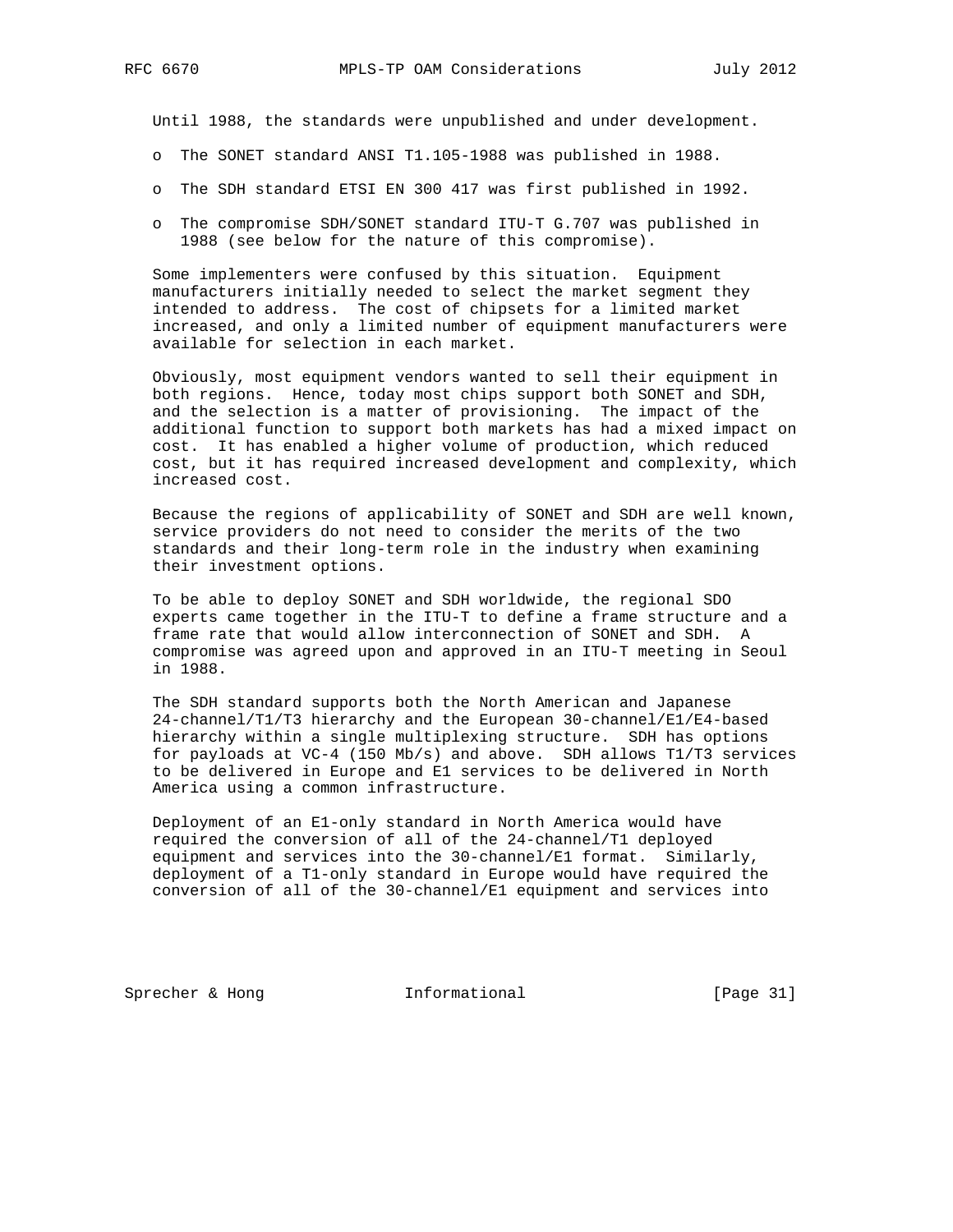the 24-channel/T1 format. Clearly, given the existing network deployments (in 1988), this was not a practical proposition and was the principal reason why a compromise was reached.

 The result of the compromise is documented in ITU-T Recommendation G.707 [G.707], which includes the frame definition and frame rates and also documents how SONET and SDH can interconnect.

 An extensive interworking function had to be implemented in order to provide global connectivity (e.g., throughout the U.S. and Europe), and this resulted in an increase in operational overhead. The interworking function has to be performed before the SDH-based segment is reached. The reason for placing the interworking function on the SONET side was that in a previous agreement on interconnection the functionality was placed on the European side.

B.2. IEEE 802.16d and IEEE 802.16e

 IEEE 802.16d and IEEE 802.16e were two different, incompatible iterations of the Worldwide Interoperability for Microwave Access (WiMAX) standards. In addition to the issues described for SONET/ SDH, developers who implemented IEEE 802.16d found that they could not reuse their equipment design when developing the IEEE 802.16e variant. This increased the cost of development and lengthened the time to market.

# B.3. CDMA and GSM

 Code Division Multiple Access (CDMA) and the Global System for Mobile Communications (GSM) are two competing technologies for mobile connectivity.

 In addition to all the undesirable effects described above, the existence of these two technologies adversely affected customers who used roaming when overseas. Sometimes, customers were obliged to obtain an additional device from their service providers in order to roam when traveling abroad (for example, when traveling from Europe to the U.S.).

Sprecher & Hong **Informational** [Page 32]